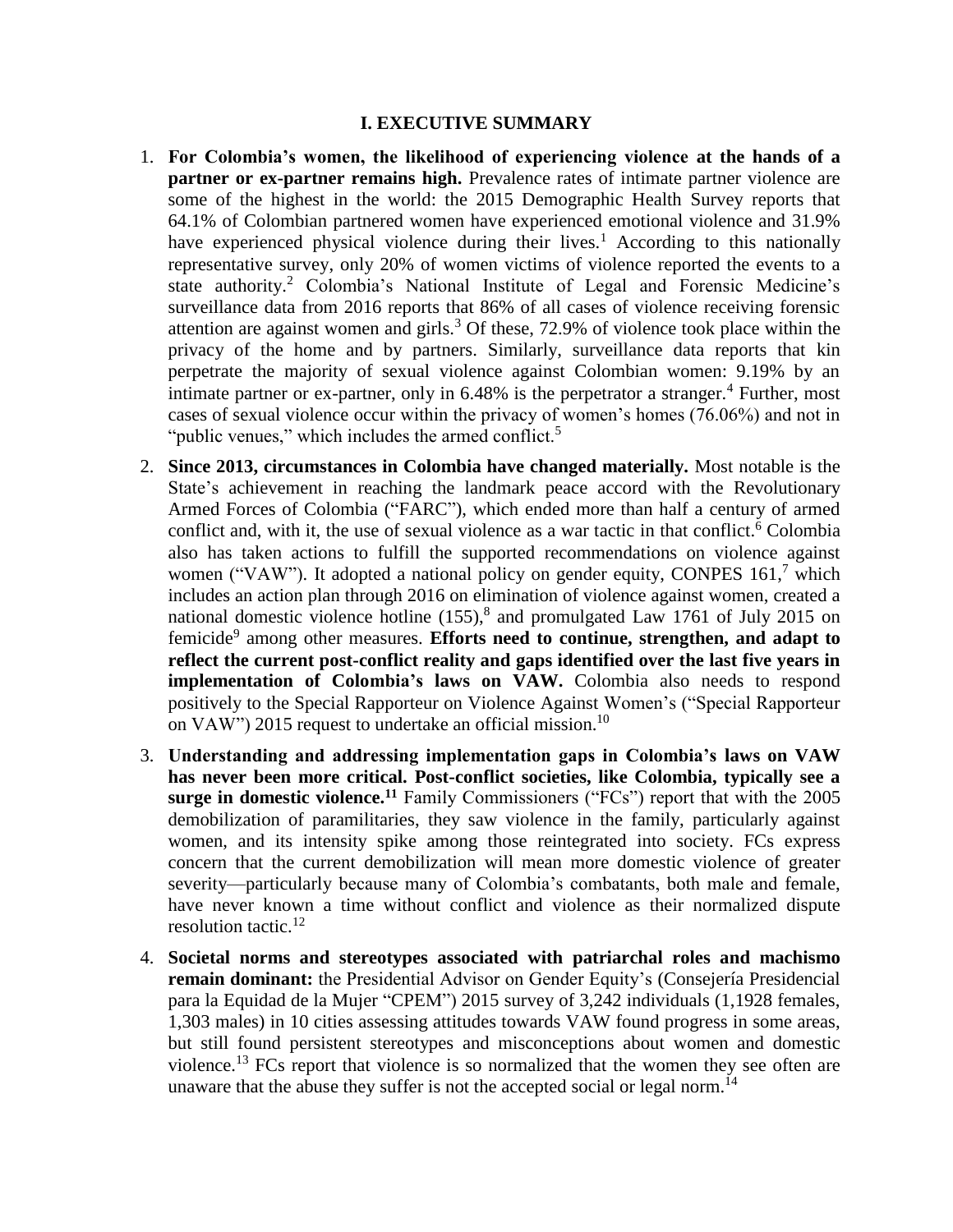- 5. **Colombia's response to VAW also is highly dependent upon the institution of the Family Commissioner office** (Comisarías de Familia), which is overburdened, underfunded, and so flawed in its institutional design that it cannot possibly adequately fulfill its critical role to provide domestic violence victims access to justice, protection, and services despite having many highly committed and hardworking FCs supported by government officials dedicating to combatting VAW. First, FCs are overburdened by too many and overly diverse responsibilities. Legal requirements associated with FC creation and funding discourage adding the additional FCs needed to meet the domestic violence workload, and mean FCs are understaffed and under-resourced. FCs also are excluded from setting national policy and priorities on VAW and are not even part of the judicial branch of government. Yet, FCs are tasked with important judicial responsibilities related to victim protection and services, including the issuance of temporary and permanent civil orders of protection to victims that can include a range of security and protective measures, health services, admission to a shelter (in the few cases where they exist), and support, custody, and visitation rights.<sup>15</sup> FCs further are a conduit to criminal prosecution: they must refer domestic violence complaints to prosecutors.<sup>16</sup> FC offices are headed by a FC, who must be a lawyer with special training, and are to be staffed by an interdisciplinary team consisting of a psychologist, social worker, and a secretary.<sup>17</sup>
- 6. **A further major implementation gap is Colombia's failure to provide, through its Ministry of Health and Social Protection ("Ministry of Health"), fundamental health services and shelters to victims of domestic violence** that are guaranteed under Colombia's Constitution and Law 1257 of 2008. <sup>18</sup> FCs report that the services mandated by law are not, and never have been available:<sup>19</sup> the only shelters are those created, funded, and run by local municipalities in four Colombian cities.<sup>20</sup>
- 7. This stakeholder submission assesses the implementation of recommendations in the context of violence against women and special procedures and sets forth further recommendations to take into account advances and challenges that Colombia currently faces in fulfilling its national and international obligations to assure women physical security and integrity, access to health care, access to the justice system, and the right to live a life free of violence**.** Information included in this submission is gathered from data published by Colombian and UN officials and research in Colombia conducted by Dr. Friedemann-Sánchez and Ms. Grieve during 2015-2017. The research design sought information from judicial service providers and other officials charged with providing access to justice and services to Colombian woman experiencing domestic violence. A total of 128 interviews were conducted, 54 with FCs and the remainder with their interdisciplinary teams, prosecutors, police, family court judges, advocates, and victims.
- 8. The overall sampling captures a variety of implementation experiences in cities and municipalities with different levels of institutional capacity. Much of the research was in Bogotá (43 interviews) and Medellín (48 interviews), the two cities with the greatest level of resources and strongest institutions and therefore likely to present the "best case" scenario in the laws' implementation. The research also was conducted in a number of rural, urban, and former conflict areas in different sized municipalities in the department of Boyacá (14 interviews), which has both rural areas and urban zones, some of them former conflict zones. Additionally, interviews (23) were held with FCs from smaller, rural, and remote municipalities scattered throughout the country, including some located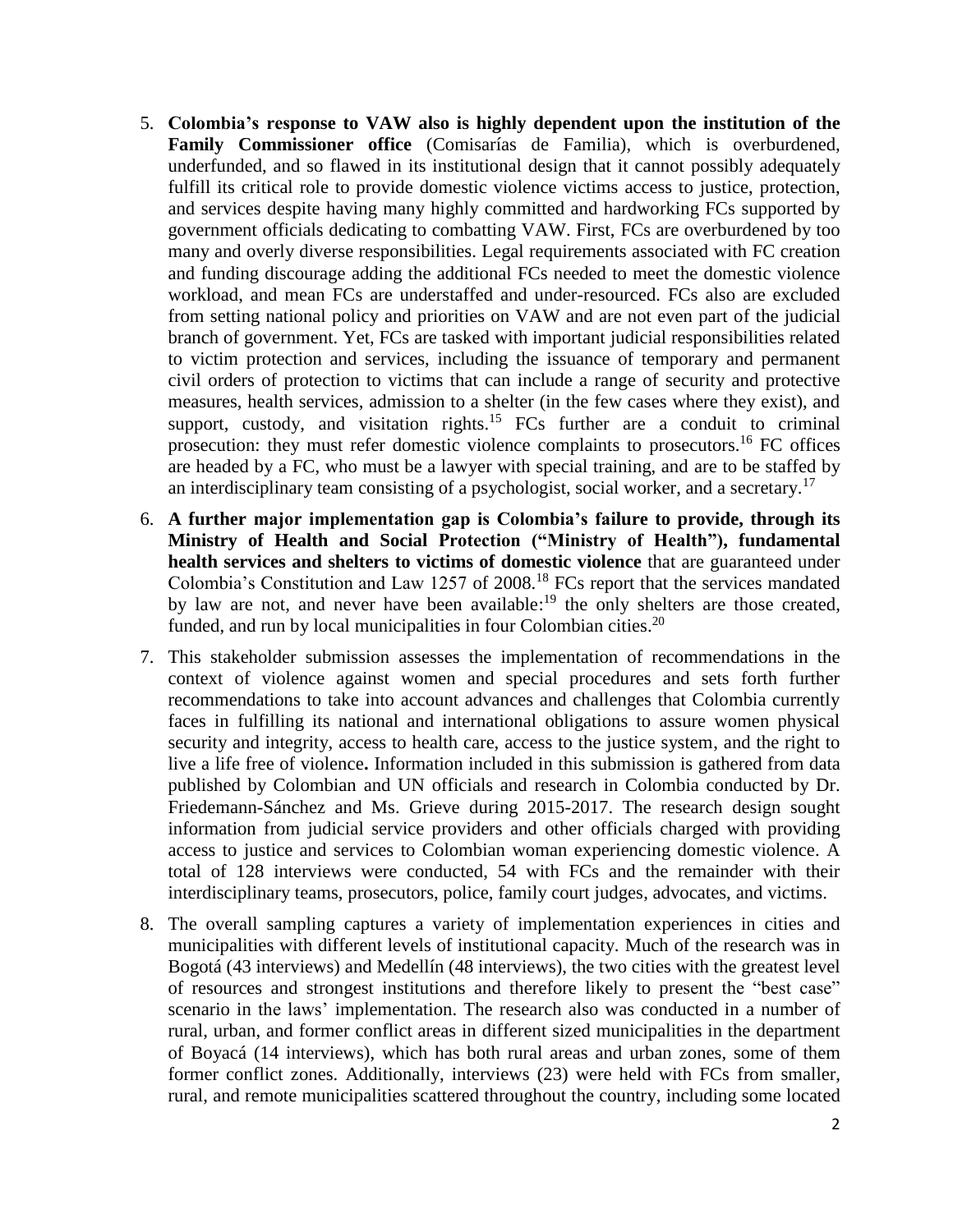in former conflict zones under FARC control or influence and areas with criminal band (BACRIM) presence.

# **II. BACKGROUND AND FRAMEWORK**

## **A. 2013 Universal Periodic Review**

9. During the 2013 UPR, Colombia accepted thirteen recommendations classified thematically as violence against women and noted two recommendations tied to sexual violence. $21$ 

# **Status of Implementation: Thirteen Recommendations Supported, Partially Implemented**

- 10. Of the fifteen recommendations, Colombia accepted and partially implemented the following:
	- Three recommendations relating to addressing sexual violence against women arising in the context of the conflict; $^{22}$
	- Two recommendations relating to combatting sexual violence;  $2<sup>3</sup>$
	- Four recommendations addressing sexual violence in the context of other measures to combat violence against women, particularly to continue to work to implement laws, and to prioritize women's rights; $^{24}$  and
	- Six recommendations relating principally to the creation and implementation of an effective, comprehensive and interdisciplinary plan to combat violence against women.<sup>25</sup>

### **Status of Implementation: Supported, Not Implemented**

11. Colombia also accepted two recommendations tied to Special Procedures to invite the Special Rapporteur on VAW for a country visit.<sup>26</sup> It has not yet implemented this recommendation.

### **B. Domestic Legal Framework**

- 12. **Article 42 of Colombia's 1991 social rights constitution guarantees fundamental rights to women.** <sup>27</sup> Article 93 provides that international treaties ratified by Congress enjoy the force of law domestically.<sup>28</sup> Colombia also ratified the Convención Interamericana para Prevenir, Sancionar y Eradicar La Violencia Contra la Mujer,<sup>29</sup> the Convention on the Elimination of All Forms of Discrimination against Women  $("CEDAW")$ ,  $^{30}$  and other UN conventions, treaties, and protocols.
- 13. In 1996, Colombia adopted Law 294 on domestic violence, which criminalizes domestic violence, provides for provisional and permanent civil protective orders, and requires officials issuing protection orders to refer domestic violence reports to prosecutors. <sup>31</sup> In 2000, the responsibility for issuing civil protective orders was transferred from civil court judges to FCs,<sup>32</sup> which had been created in 1989 as part of Colombia's national child protection service scheme.<sup>33</sup> Criminal court judges still retain authority to issue such orders ancillary to a domestic violence criminal prosecution. <sup>34</sup> In 2008, Colombia adopted Law 1257,<sup>35</sup> which amends Law 294, establishes a woman's right to live a life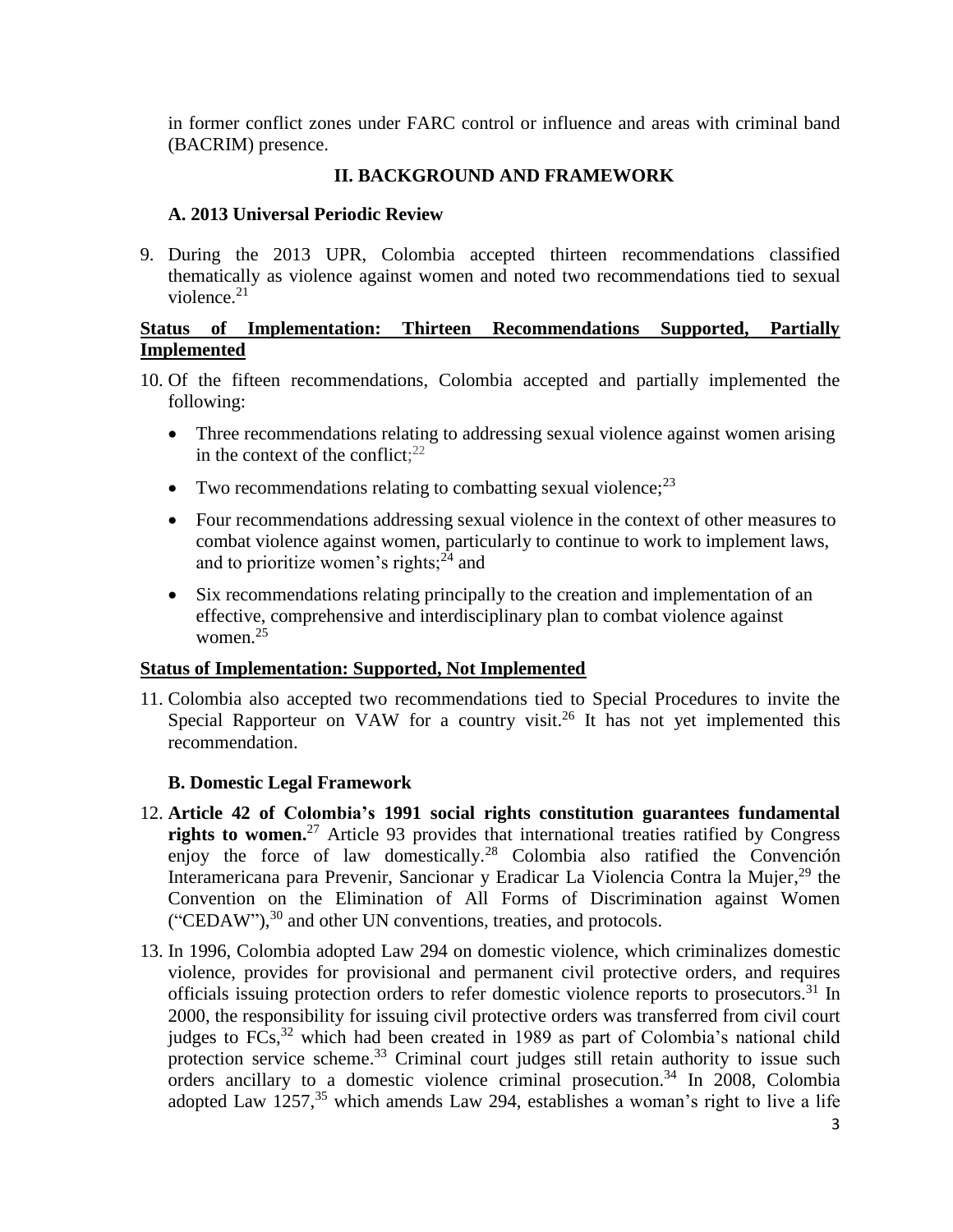free of violence, requires provision of health and social services to victims of domestic violence, and requires the State to take actions to prevent, sanction, and restore the fundamental rights of women that are violated due to violence. Effective implementation of Law 1257 was hindered as the relevant Ministries delayed issuing the regulations necessary to effect Law 1257's provisions for three (and in some cases four) years.<sup>36</sup> Subsequent changes to criminal procedures increased penalties for domestic violence (effectively eliminating the possibility of convicted aggressors to serve their sentences outside of prison), required prosecution of the crime of domestic violence regardless of the victim's wishes or testimony, and eliminated mandatory pre-trial arbitration in domestic violence cases. 37

#### **III. IMPLEMENTATION OF INTERNATIONAL HUMAN RIGHTS OBLIGATIONS**

#### **Discrimination against Women (also relevant to Gender-based Violence)**

14. **Societal norms and harmful misperceptions continue to reinforce normalization of VAW.** The CPEM's 2015 survey of attitudes on violence against women found that 45% of the individuals surveyed (1,1928 females, 1,303 males) believe that women who stay with men who hit them liked the abuse.<sup>38</sup> While there is some progress in attitudes, victim blaming stereotypes persist – with 37% believing that women who dress provocatively ask to be assaulted.<sup>39</sup> More than half of those surveyed view domestic violence as a private matter: 54% believe that "dirty laundry should be washed at home", and victims should not seek help from the State.<sup>40</sup> Attitudes have worsened in some regards compared to those in an earlier 2009 survey: today more people believe that a man is justified in hitting a woman who has been unfaithful, most women exaggerate acts of violence against them, and a woman should endure violence from her husband in order to maintain family unity. $41$ 

#### **Institutions and Policies (also relevant to Gender-based Violence)**

15. **FCs are Colombia's designated frontline judicial responder in delivering access to justice to women experiencing domestic violence, but the outdated institutional design of the FC office virtually guarantees failure and leads to serious implementation gaps in Colombia's laws on VAW**. The institutional design reflects the 1989 realities when the FCs were created as part of Colombia's child protection scheme and domestic violence was a private matter outside of State involvement—long before the Convention of Belem, Colombia's 1996 law criminalizing domestic violence, and FC involvement with VAW access to justice and services. FCs were created and remain part of the local executive even though in 2000 FCs were given the demanding *administrative judicial role* of issuing civil protective orders, including physical security measures for victims, psychological and physical health care services, and access to a shelter.<sup>42</sup> Requirements for FC protective order hearings generally reflect international best practices.<sup>43</sup> Decisions are subject to appeal to Family Court judges, and FC imposition of penalties for noncompliance with a protective order is subject to judicial review (if a fine is involved) and approval (if incarceration is ordered).<sup>44</sup> The outdated institutional design leaves FCs as part of the local executive (each individual mayor) which means that FCs operate without direct judicial oversight or management and with negative consequences to victims of violence.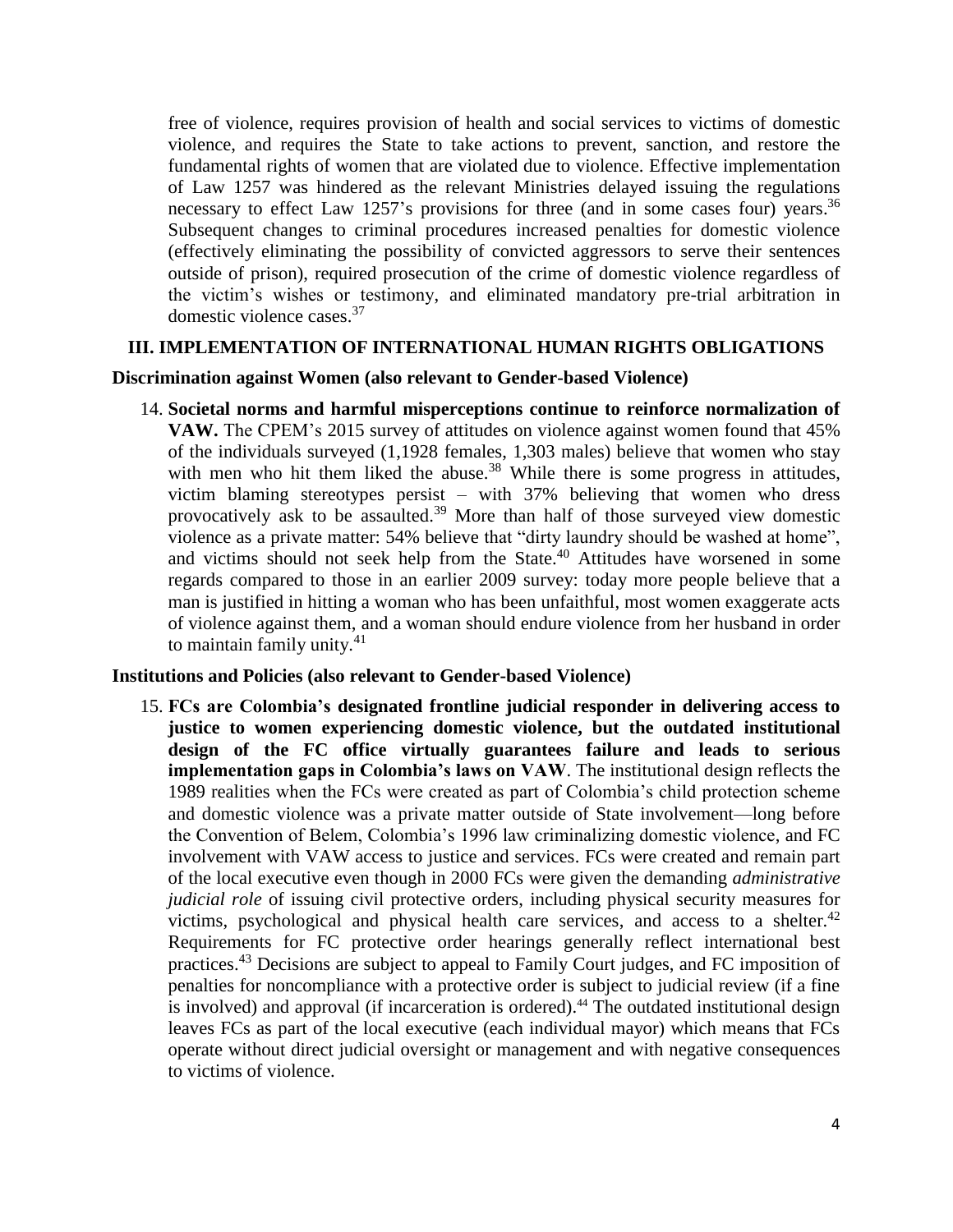- 16. **FC responsibilities are too numerous, time-consuming, and diverse, which prevents them from fulfilling their assigned role to combat VAW.** Many legally assigned responsibilities involve police powers, judicial administrative powers, judicial police powers, and social work and preventive responsibilities that in other country contexts are usually reserved for social service organizations.<sup>45</sup> FCs must re-establish rights of children and adolescents where violence from a family member is involved, including taking children under protective custody and finding State-sponsored housing even when such housing is limited or non-existent.<sup>46</sup> FCs also conciliate matters related principally to custody, support, visitations, and separations under Law  $640.^{47}$  They manage traffic court for minors who violate transit laws,<sup>48</sup> they take youth who bring weapons or alcohol to a sporting event into custody, hold hearings and mete out sanctions, $49$  and "rescue" children and adolescents from dangerous situations,<sup>50</sup> accompanying heavily armed forces on early morning drug raids because children may be present. FCs also must accompany police on "busts" to bars, adult entertainment venues, and shops where there are under-aged patrons in violation of law.<sup>51</sup> They have responsibilities under the law on school violence.<sup>52</sup> In municipalities where the Colombian institution charged with child welfare services has no presence (a significant portion of the country's small, rural municipalities), the FC must assume *all* responsibilities of a Defensor de Familia (child protection) under Colombian law in addition to the duties as a FC.<sup>53</sup> Finally, FCs have any other responsibility assigned by their local mayor, such as the drafting and supervision of school cafeteria contracts, serving as traffic police, managing the municipal jail, and creating and implementing public policy on a variety of family and youth topics.<sup>54</sup> Colombia's own Departmento Nacional de Planeación and the Escuela Superior de Administración Pública evaluative report ("DNP Study") on FCs recommends materially decreasing FC responsibilities to allow them to improve effectiveness. 55
- 17. **The number of FCs per municipality is inadequate to meet actual victim needs and does not reflect local contexts.** National requirements setting the mandatory number of FCs per municipality are based solely on population.<sup>56</sup> These standards fail to consider important population characteristics that affect VAW prevalence, intensity, sociocultural, and legal complexities. Without exception, FCs interviewed report that the workload of the FC and the number of requests for domestic violence protective orders, as well as the severity and intensity of the physical violence, is highly dependent on population characteristics.<sup>57</sup> FCs identified population characteristics related to the conflict – e.g., displaced persons, ex-combatants be they from the paramilitaries, guerilla groups, or the military, FARC controlled or influenced rural areas, and presence of the criminal bands, BACRIM, that surged in the aftermath of the 2005 demobilization- as particularly salient.<sup>58</sup> (See endnote 58 for a chart of the particular manifestations of VAW based on population characteristic).
- 18. **Although national standards do not reflect local contexts, one city incorporates local factors in FC creation, location and operation.** Of the cities reviewed, Bogotá responded to the importance of population characteristics in determining provision of FC services. Many Bogotá sectors (localidades) have multiple FC offices. Many FCs are staffed by two separate FCs each with their own interdisciplinary team, in effect using the same physical office for two shifts that results in service to the public from 7 am to 11 pm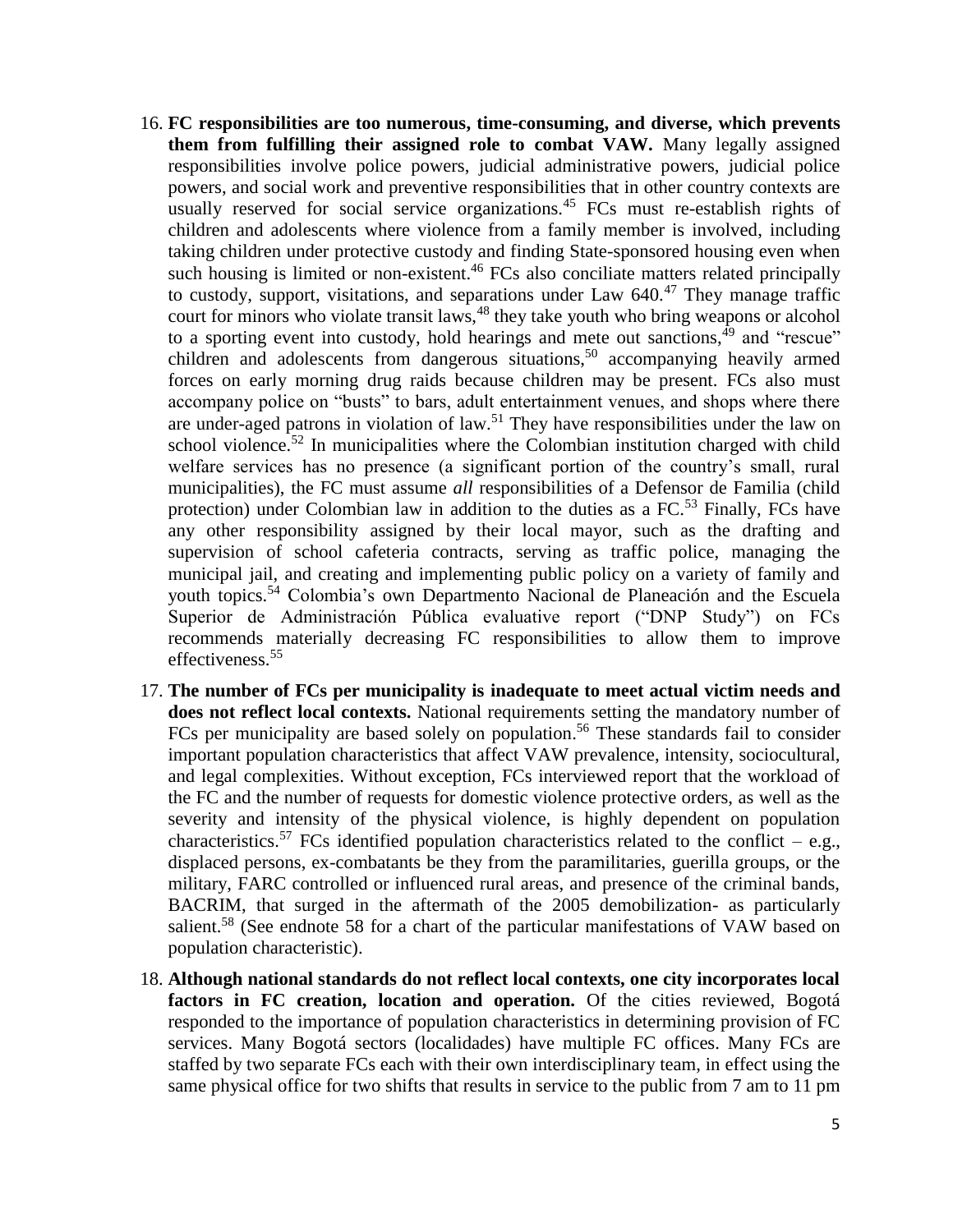(i.e., one FC and team works from 7 am to 4 pm and the other from 4 pm to 11 pm), thereby allowing working women experiencing domestic violence access to justice and accommodating evening emergencies<sup>59</sup> Greater attention to population characteristics, particularly in the post-conflict era, is critical to protecting the fundamental rights of women and effectively implementing Colombia's domestic and international obligations.

- 19. **FCs have been systematically excluded from participation in the development of national public policy regarding VAW and access to justice** even though they are the country's designated "frontline" for women experiencing domestic violence and who need protection from the judicial system and services from the social and health sectors. National public policy is set by centralized national institutions. FCs, which are neither centralized nor national because each FC is under the authority of his/her local mayor, are excluded. The FCs, who are experts in the day-to-day reality of violence against women throughout Colombia, have a valuable contribution to make in informing public policy and setting priorities to combat VAW. Colombia society presents many different complicated realities and the voices of FCs serving these diverse communities  $-$  e.g., formerly FARC controlled or influenced rural areas, displaced persons, former combatants in the countryside, former combatants in urban centers, involvement of BACRIM and drug and illegal arms trafficking - can provide valuable insights to formulating national policies and programs on combatting VAW.
- 20. **In securing appropriate FC participation needed to better serve victims, Colombia faces a challenge created by the institutional structure it designed for FCs**. Because FCs are neither national nor centralized and representation reflecting the diverse community contexts in Colombia is needed, participation by a representative group of FCs is critical, including those from small municipalities. Getting a representative group may not easy because local mayors must authorize FC travel, whether reimbursed or not, - something that FCs say often is an impediment to their being able to attend trainings and conferences.<sup>60</sup>
- 21. **Meaningful FC participation is missing from the creation of training, model policies, intake procedures, and risk assessment tools intended to benefit them and lead to better outcomes for victims**. Dedicated national government officials who wish to strengthen FCs and effectively address violence against women have prepared various tools for FCs, but the experts employed in these tasks often have little, if any, familiarity with the on-the-ground reality of FCs. A great resource that depends on Internet access is of little utility if there is only one municipal computer available for all town officials and the FC must stand in line to use it. Tools are rolled out with little or no testing on a trial basis within FC offices to assess utility. The result is un-adopted policies, procedures and other tools.
- 22. **Some mayors ignore FC civil service requirements and improperly treat FCs as political patronage positions which can result in unqualified individuals acting as FCs, high turnover every four years when municipal elections are held and a new mayor forces the FC out, and discouraging qualified individuals from becoming FCs.** Since 2004, Colombian law provides that the position of FC is a national civil service position enjoying certain labor protections and requiring passage of a national test.<sup>61</sup> The National Ombudsman reported that in 2010-2011 66% of the country's FCs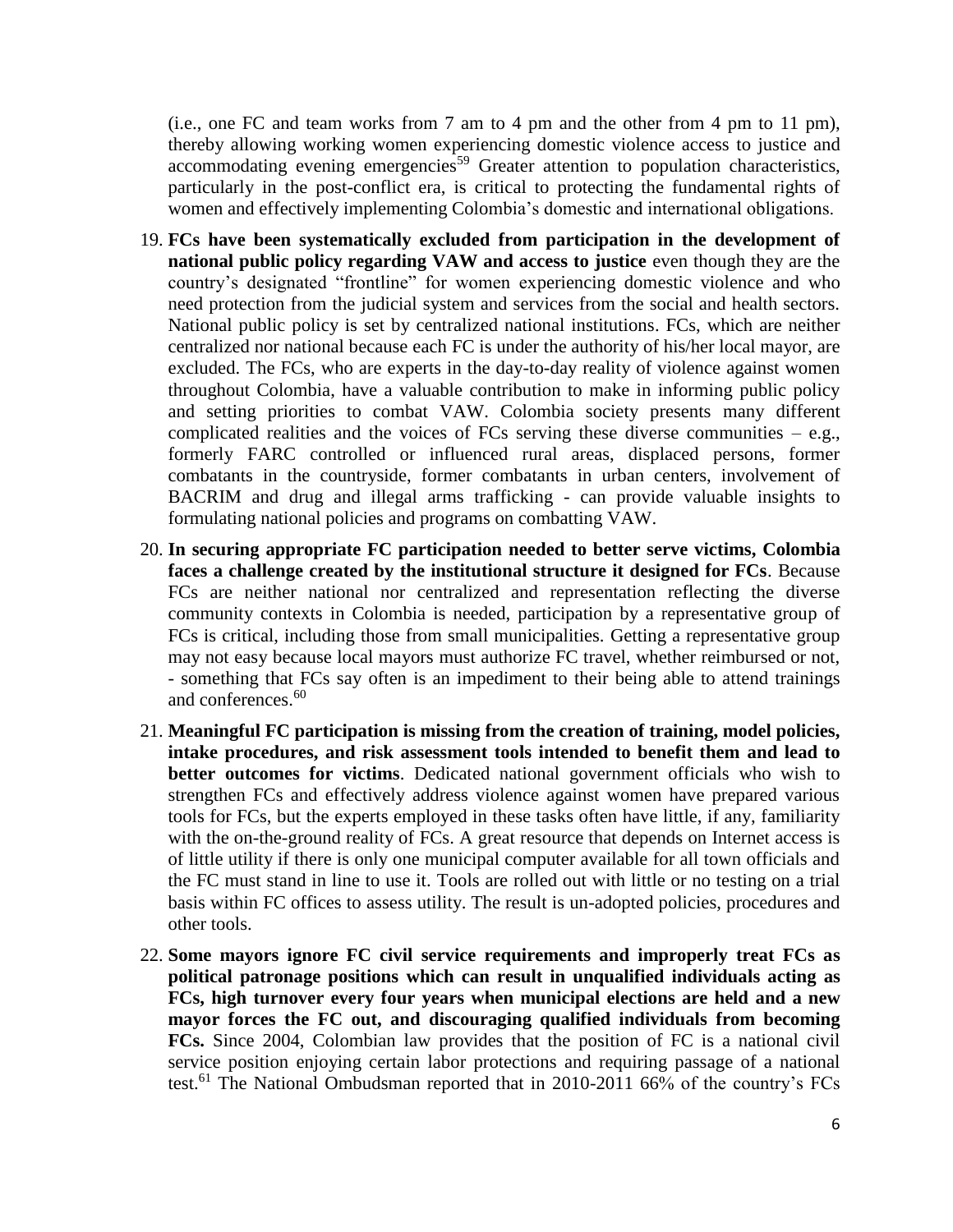lacked civil service classification and ordered mayors to remedy this deficiency.<sup>62</sup> This has not happened. Apart from Bogotá and Medellín, almost all interviewed FCs lacked civil service classification because local mayors fail to inscribe them for testing. Some FCs from smaller municipalities report that local mayors, incorrectly, assert that the FC position is political and they have unfettered rights to hire and fire FCs and their teams at will and without cause. When mayors learn this is not the case, they improperly pressure and harass FCs, trying to force them to resign. $63$  Lack of adherence to civil service requirements for FCs directly and negatively impacts that availability and quality of victims' access to justice.

## **Gender-based Violence (also relevant to Administration of Justice and Fair Trial and Effective Remedy and Impunity**)

- 23. **FCs are unable to meet mandated protection order hearing timeframes, leaving women at risk.** In smaller municipalities, where the FCs do not have an interdisciplinary team or only a full or part time psychologist or social worker and also are assigned tasks by their local mayor, it is not surprising that there are delays.<sup>64</sup> At the same time, victims also face barriers to securing protection through the corollary criminal systems. Prosecutors report that, although criminal court judges can issue protection orders, they send victims to FCs because criminal court judges delay three or four months before scheduling a protective order hearing and do not tailor orders to meet victim needs.<sup>65</sup> Facing delays in the issuance of protective orders from both the civil and criminal realms effectively denies victims of domestic violence an effective remedy.
- 24. **By law, temporary protective orders are to be issued within four hours of a woman making a complaint involving domestic violence in a FC office.<sup>66</sup>** FCs report that they will stay, on an uncompensated basis, after hours to serve women in need of a temporary protective order.<sup>67</sup> Sometimes, however, they are forced to ask women to return the following day even if they need an immediate provisional protective order: if FCs receive a case under 1098 where a child is at risk, by law, they are required to drop everything else, attend to the child, remove the child from the dangerous circumstance and find alternative shelter.<sup>68</sup>
- 25. **A hearing on a permanent protection order is to take place within 5-10 days after issuance of a provisional protection order, but this requirement is often unsatisfied.**<sup>69</sup> Many Medellín FC offices routinely report that the hearings for permanent protective orders are scheduled three to four months in the future instead of within the legally mandated 10-day period.<sup>70</sup> In Bogotá, where FCs are more numerous, have larger staffs, and significant administrative support, all FCs strive to hold hearings on permanent protective orders within 10 days, but sometimes, due to the level of demand and the complexity of cases because of population characteristics, are unable to do so.<sup>71</sup>
- 26. **Excessive workload makes it impossible for FCs to adequately monitor protection orders, leaving women at risk.** The law requires the FC office to monitor implementation of the FC's protective orders for victims.<sup>72</sup> Many FCs reported their workload makes monitoring impossible or will allow for only a follow-up telephone call.<sup>73</sup> Failure to monitor protection orders creates a huge gap in the effectiveness of Colombia's most basic measure to protect victims and provide them with services.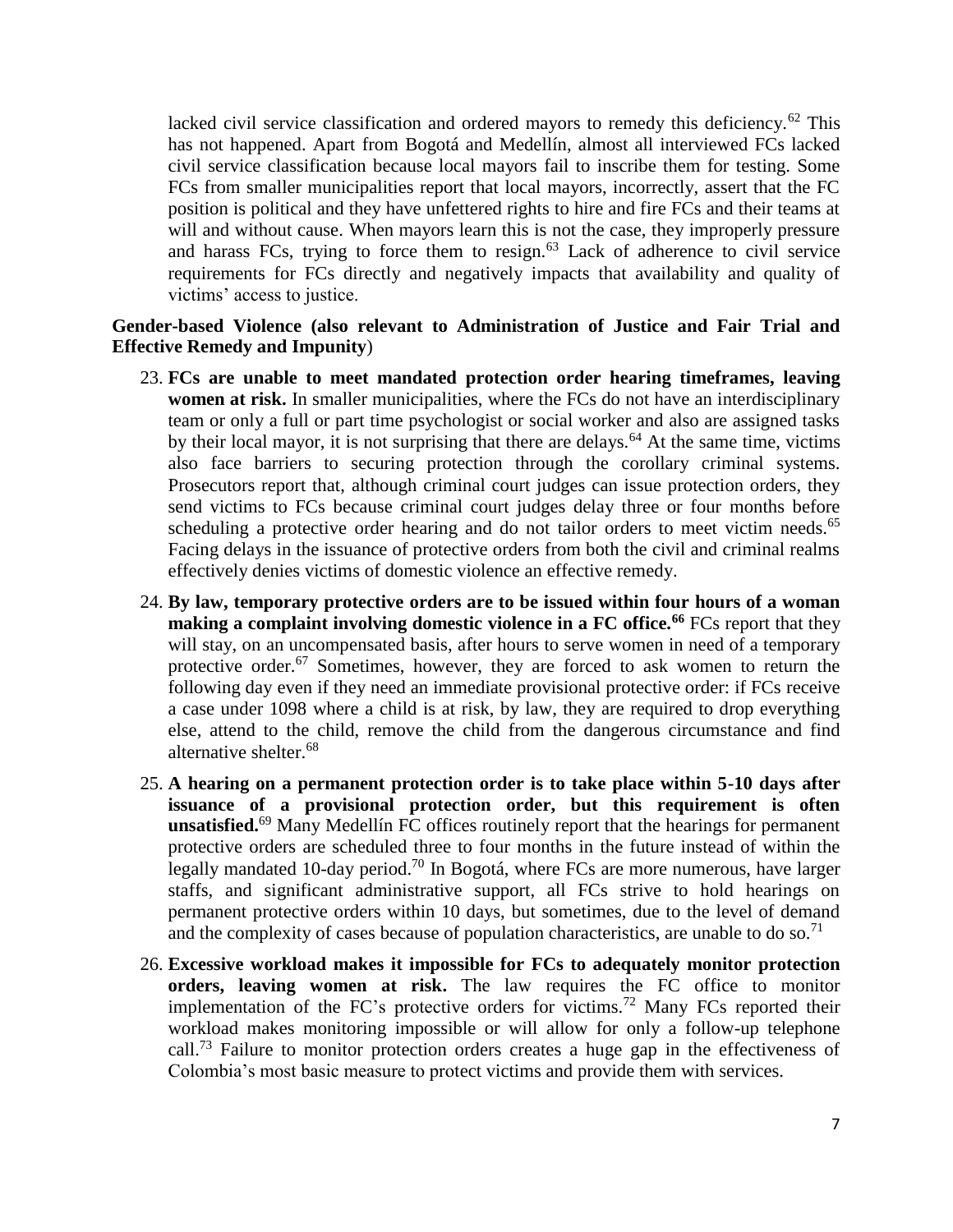27. **FCs reported that they cannot appropriately engage in prevention efforts.** While the appropriateness of assigning a FC who performs the role of a judge issuing civil protection orders a role in prevention for VAW is highly questionable, many FCs report they simply cannot attend to prevention.<sup>74</sup> Time spent on prevention is time away from women who need emergency provisional protection orders and hearings to secure permanent protection orders.

# **Content, statistics, budget, cooperation with civil society (also relates to Gender-based Violence)**

- 28. **The current administrative and budgetary system discourages cities from appointing additional FCs.** For a city to receive preferential freedom to act in a number of matters, the city must satisfy certain ratios related to fiscal and management efficiency. This incentivizes cities to minimize overhead, which includes FC compensation and many of its operating expenses.<sup>75</sup> Even in cities where there might be sufficient resources to hire additional FCs, Municipal Councils may be reluctant to authorize those additional positions to avoid negatively impacting these ratios. The current calculation serves as a disincentive for municipalities to create additional FC positions, but easily could be addressed by eliminating FC costs from overhead for the purposes of government accounting ratios.
- 29. **Local municipalities may spend the national government funds intended to cover FC compensation and expenses for other purposes.** FC funds are included in an overall funds transfer that encompasses various municipal expenses, including the mayor's compensation. Transfers made by the national government to municipalities, such as those for health and education, are subject to earmarks to assure that funds are used for their intended purpose.<sup>76</sup> Funds intended for FCs are not similarly earmarked.
- 30. **Even if all national funds intended to support FC operation were used for this purpose, they remain insufficient to cover basic FC operations, with the consequence that victims cannot receive the access to justice and services as mandated by law.** The DNP Study demonstrates that funds transferred from the national government are insufficient to support adequately FC operation.<sup>77</sup> Large cities, like Bogotá and Medellín, report that their FC operations are supported mainly from municipal revenues: if they relied solely on the funds from the national government, they could not begin to meet the needs of women who are victims of domestic violence.<sup>78</sup>
- 31. **Many of the country's FCs lack essential infrastructure critical for their basic operation, hindering their ability to meet victim needs.** FCs outside of Bogotá and Medellín lacked some, and in a few cases all, of functioning printers, computers, paper, ink, a secretary, access to internet, storage space, office furniture, government insurance if they are injured or killed in the line of duty, and, at times, adequate bathroom facilities.<sup>79</sup> Even in Bogotá and Medellín, FCs reported lack of printer ink and paper towards the end of the month, difficulty in repairing broken equipment, and municipal systems upon which FC work depends repeatedly going offline, sometimes for days. $80$
- 32. **Low FC compensation leads to turnover to the detriment of the quality of judicial services provided to victims: FC compensation generally lags far behind comparable official positions, and varies significantly.** FCs report that law schools, even where FCs earn special degrees in family or administrative law, do not prepare lawyers to become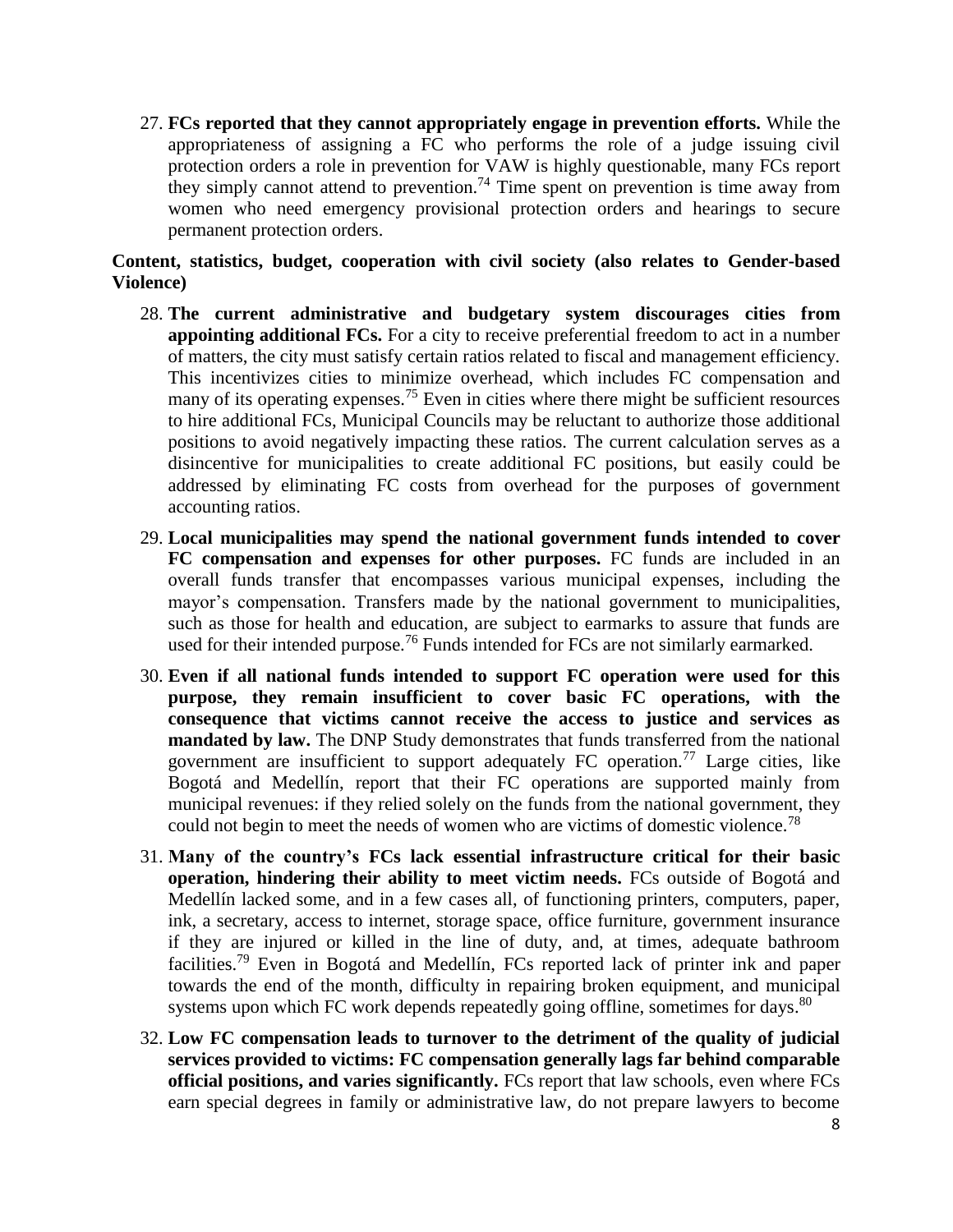FCs.<sup>81</sup> FCs. must learn on the job, and high turnover and inexperience means that victims' access to justice suffers. As one FC noted, "*no matter how committed a FC, they often leave for better paying jobs to meet the needs of their family*." <sup>82</sup> The Ombudsman's 2010-2011 survey of the country's FCs, found that 70.4% of Colombia's FCs, earned less than 2 million pesos (US\$ 681) per month and less than any other municipal official.<sup>83</sup> Interviewed FCs reported compensation ranging from a low of 1.5 million pesos (approximately US\$ 512) per month to a high, in rare instances in Bogotá, of 8.5 million pesos (US\$ 2,897) per month.<sup>84</sup> According to FCs, Family Defenders, whose job many FCs must discharge in addition to that of FC, earn substantially more than most FCs.<sup>85</sup> Moreover, Congress has been requested to increase Family Defender pay packages to equal that of a circuit court judge (9,069,607 pesos, US\$ 3,088 per month) since Family Defenders perform administrative judicial functions.<sup>86</sup> This argument is equally, if not more persuasive in the case of FCs as FC responsibility for issuing protection orders to victims initially was assigned to judges—as it still is many other countries.

### **Economic, Social and Cultural Rights- General Measures of Implementation (also relevant to Rights to Adequate Housing, Rights to Health and Gender-based Violence)**

- 33. **Colombia's law provides for victim services that the Ministry of Health has steadfastly refused to provide for the last nine years. UN bodies, in particular, CEDAW in its 2013 recommendations have noted these shortcomings.**<sup>87</sup> Mandated services consist of housing (shelter) and support for a woman and her children, their transportation costs, medical care, and psychological and psychiatric care and are called "medidas de atención."<sup>88</sup> Medidas de atención are available to at risk women, last for 6six months and are renewable for another six months.<sup>89</sup> For a victim to receive these services, a FC must order them in a protection order.  $90$
- 34. **Shelters are unavailable to Colombia's women unless they live in one of the four cities that have created their own shelters for victims**. <sup>91</sup> And, as noted by the Special Rapporteur, shelters for women victims of violence are of critical importance and states need to fulfill their obligations to provide them.<sup>92</sup>

### **Right to Health (also relevant to Gender-based Violence)**

- 35. **Of the 54 FCs interviewed, 53 reported that the basic victim services for at risk women as envisioned by the 2008 law, or medidas de atención, have never been accessible to violence victims - as one CF put it "the system is broken." <sup>93</sup>** When FCs order victim services, the woman is denied them when she takes the FC's order to the appropriate health institution.<sup>94</sup> A single FC said that he had been successful once in his career in securing medias de atención for one woman. The woman was a victim of domestic violence. Among other things, her partner had almost severed her hand with a machete. She needed significant medical care, and operations as a consequence of his violence from which she had lost use of her hand. When the FC's pleading with the health officials failed to produce the medidas de atención, he appealed to his local Secretary for Women who used political pressure to force delivery of the ordered medical services.<sup>95</sup>
- 36. **Notwithstanding the law's requirements, FCs report that psychological care ordered for victims of domestic violence is available only to the extent that psychological care is available to anyone under Colombia's universal healthcare system or if the**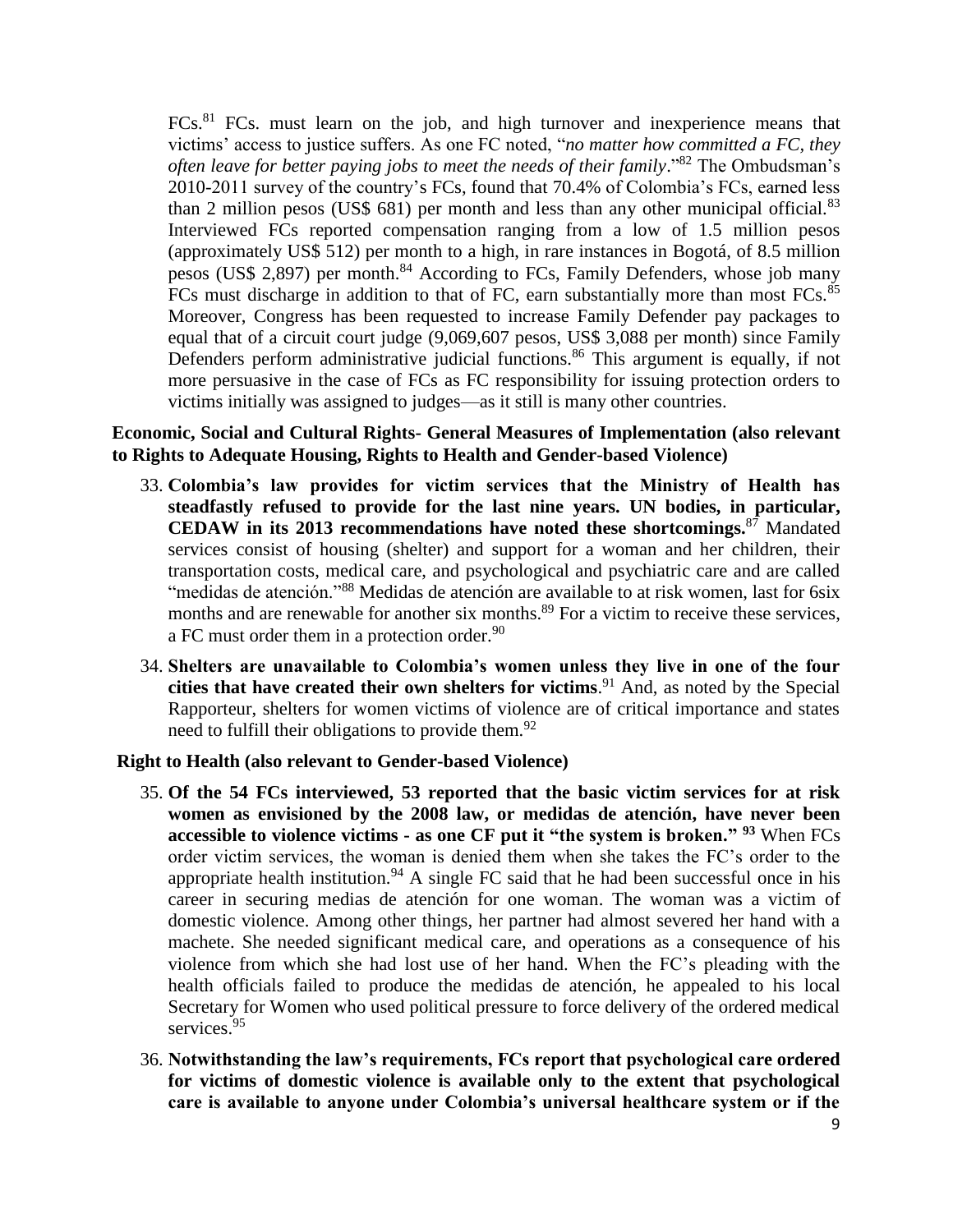**specific municipality has created and funded its own program.<sup>96</sup>** FCs explained that the number of psychological visits varies by health provider and an individual's insurance affiliation, but sometimes consists of a total of no more of seven visits of twenty minutes duration. Appointments may take several weeks to secure and require significant travel. There is no guarantee that the psychologist who meets with a woman will be the same person at every meeting.<sup>97</sup> In rural Colombia, there may be no access at all to psychological support needed by victims of domestic violence.<sup>98</sup> **The services desperately needed by victims of domestic violence and mandated by law are effectively denied to them.**

## **Cooperation with Special Procedures (also relevant to Gender-based Violence)**

37. Although the Government has extended a standing invitation to the Special Procedures, it has a pending 2015 request for a visit by the Special Rapporteur for VAW.<sup>99</sup>

# **IV. RECOMMENDATIONS**

38. This stakeholder report suggests the following recommendations for the Government of Colombia:

## *Concerning construction of peace in former conflict zones:*

 Keep present an awareness of the likelihood of an increase in domestic violence and look for opportunities to build measures in constructing peace that address stereotypes and foster change in societal norms that accept domestic violence as a normalized backdrop to everyday life. Target special populations where, postconflict, violence is likely to surge.

*Concerning Family Commissioners and access to justice:*

- Recognize the importance of the position of FCs in Colombia's response to domestic violence, particularly by taking the following actions:
	- o Materially reduce the number of legal responsibilities assigned to FCs, eliminating judicial and non-judicial administrative responsibilities except for those related to domestic violence within the family.
	- o Legally mandate that population characteristics, as well as absolute population size, be employed as determinants for the number of required FCs.
	- o Eliminate incentives that discourage creation of additional FCs by exempting FC overhead from fiscal ratio calculation.
	- $\circ$  Increase funding to FCs to provide parity in compensation to other officials who perform comparable roles: pay for essential infrastructure.
	- o Create an explicit earmark for funding transferred from the national government to municipalities so that funds can be used solely for FCs and their offices.
	- o Ensure the participation of a cross-section of FCs who serve different types of populations on governmental inter-institutional committees considering implementation of domestic violence laws and setting national public policy on domestic violence and priorities.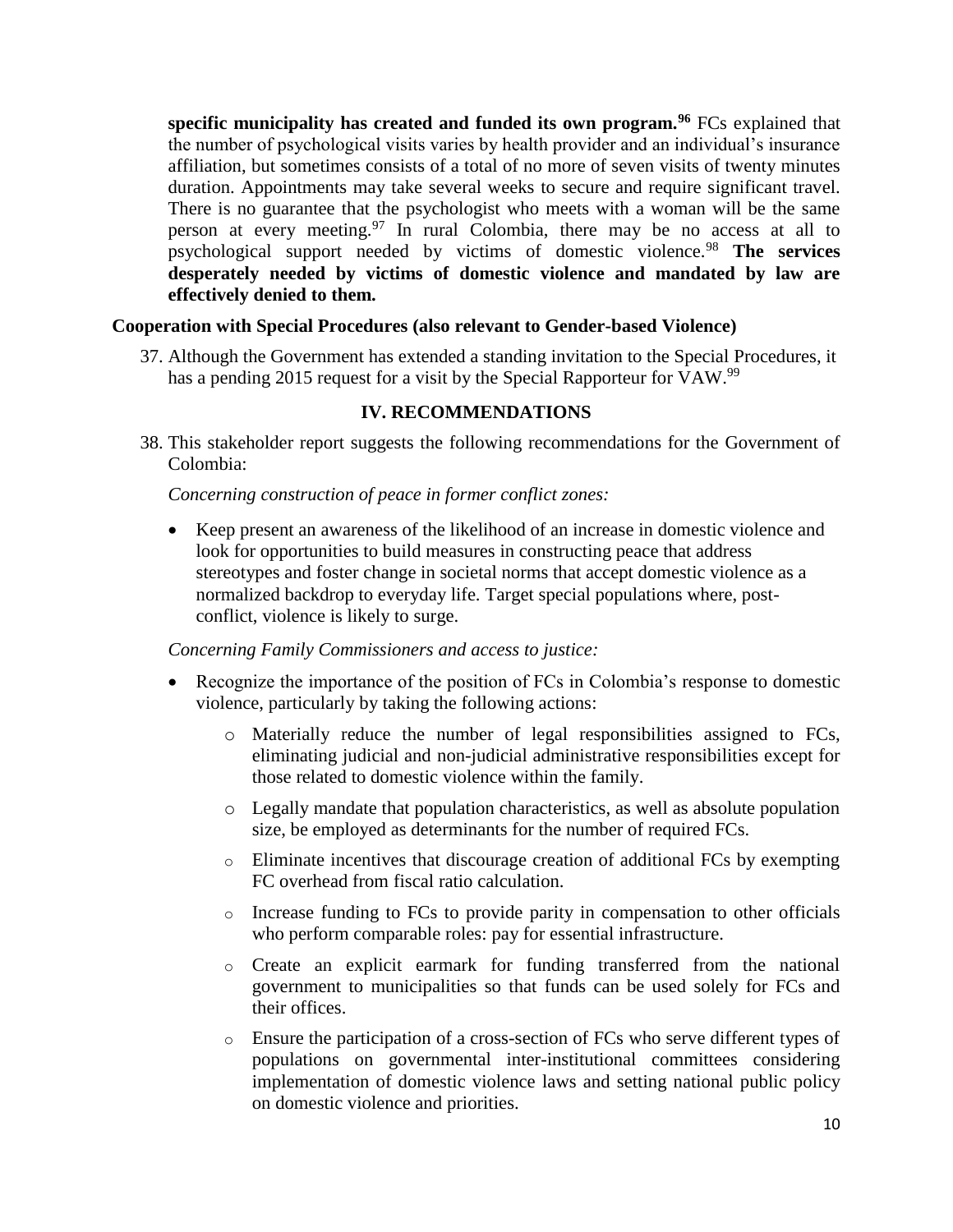- o Include FC participation in the design of trainings, procedures, policies or systems to benefit or be used by them so precious resources are well-spent in developing measures that will advance the elimination of violence against women. Pilot test proposed procedures and tools with FCs in diverse population settings.
- o Provide resources to FCs necessary to meaningfully monitor implementation of protective orders to hold aggressors accountable and protect women and their children.
- Longer-term, consider placing FCs under the judicial branch of government.

*Concerning shelters and other health care services to be provided by the Ministry of Health under Law 1257:*

• Provide the funding and the political will to require its Ministry of Health to fulfill Colombia's legal obligations under Law 1257 to provide medical and related services to at risk women due to domestic violence and, most importantly, to immediately create long overdue and critically needed shelters for victims.

*Concerning international mechanisms:*

 $\overline{\phantom{a}}$ 

 Accept the Special Rapporteur for Violence against Women's request to undertake an official mission at the earliest possible opportunity, and extend all reasonable cooperation and assistance to facilitate a timely and effective country mission.

0e84-46d4-bc1b-a5ec71ac9fc1 (accessed October 2, 2017).

<sup>6</sup> Republican de Colombia, *Final Agreement to End the Armed Conflict and Build a Stable and Lasting Peace* (Bogota, President of the Republic, November 24, 2017). Also available online at

<sup>1</sup> Profamilia, *Resumen Ejecutivo Encuesta Nacional de Demografía y Salud ENDS Colombia 2015*. (Bogotá: Colombia, Profamilia 2015) 64, 78. Also available online at

http://profamilia.org.co/docs/Libro%20RESUMEN%20EJECUTIVO.pdf (accessed October 2, 2017).

<sup>2</sup> Profamilia, *Resumen Ejecutivo Encuesta Nacional de Demografía y Salud ENDS Colombia 2015*. (Bogotá: Colombia, Profamilia 2015), 68. Also available online at

http://profamilia.org.co/docs/Libro%20RESUMEN%20EJECUTIVO.pdf (accessed October 2, 2017).

<sup>3</sup> Instituto Nacional de Medicina Legal y Ciencias Forenses, *Forensis 2016: Datos para la Vida.* (Bogotá: Colombia, Instituto Nacional De Medicina Legal y Ciencias Forenses, June 2017), 307. Also available online at http://www.medicinalegal.gov.co/documents/88730/4023454/Forensis+2016+-+Datos+para+la+Vida.pdf/af636ef3-

<sup>4</sup> Instituto Nacional de Medicina Legal y Ciencias Forenses, *Forensis 2016: Datos para la Vida.* (Bogotá: Columbia, Instituto Nacional De Medicina Legal y Ciencias Forenses, June 2017), 362. Also available online at

http://www.medicinalegal.gov.co/documents/88730/4023454/Forensis+2016+-+Datos+para+la+Vida.pdf/af636ef3- 0e84-46d4-bc1b-a5ec71ac9fc1 (accessed October 2, 2017).

<sup>5</sup> Instituto Nacional de Medicina Legal y Ciencias Forenses, *Forensis 2016: Datos para la Vida.* (Bogotá: Columbia, Instituto Nacional De Medicina Legal y Ciencias Forenses, June 2017), 363. Also available online at http://www.medicinalegal.gov.co/documents/88730/4023454/Forensis+2016+-+Datos+para+la+Vida.pdf/af636ef3- 0e84-46d4-bc1b-a5ec71ac9fc1 (accessed October 2, 2017).

http://especiales.presidencia.gov.co/Documents/20170620-dejacion-armas/acuerdos/acuerdo-final-ingles.pdf (accessed on October 2, 2017).

<sup>7</sup> Consejo Nacional de Política Económica y Social República de Colombia Departamento Nacional de Planeación,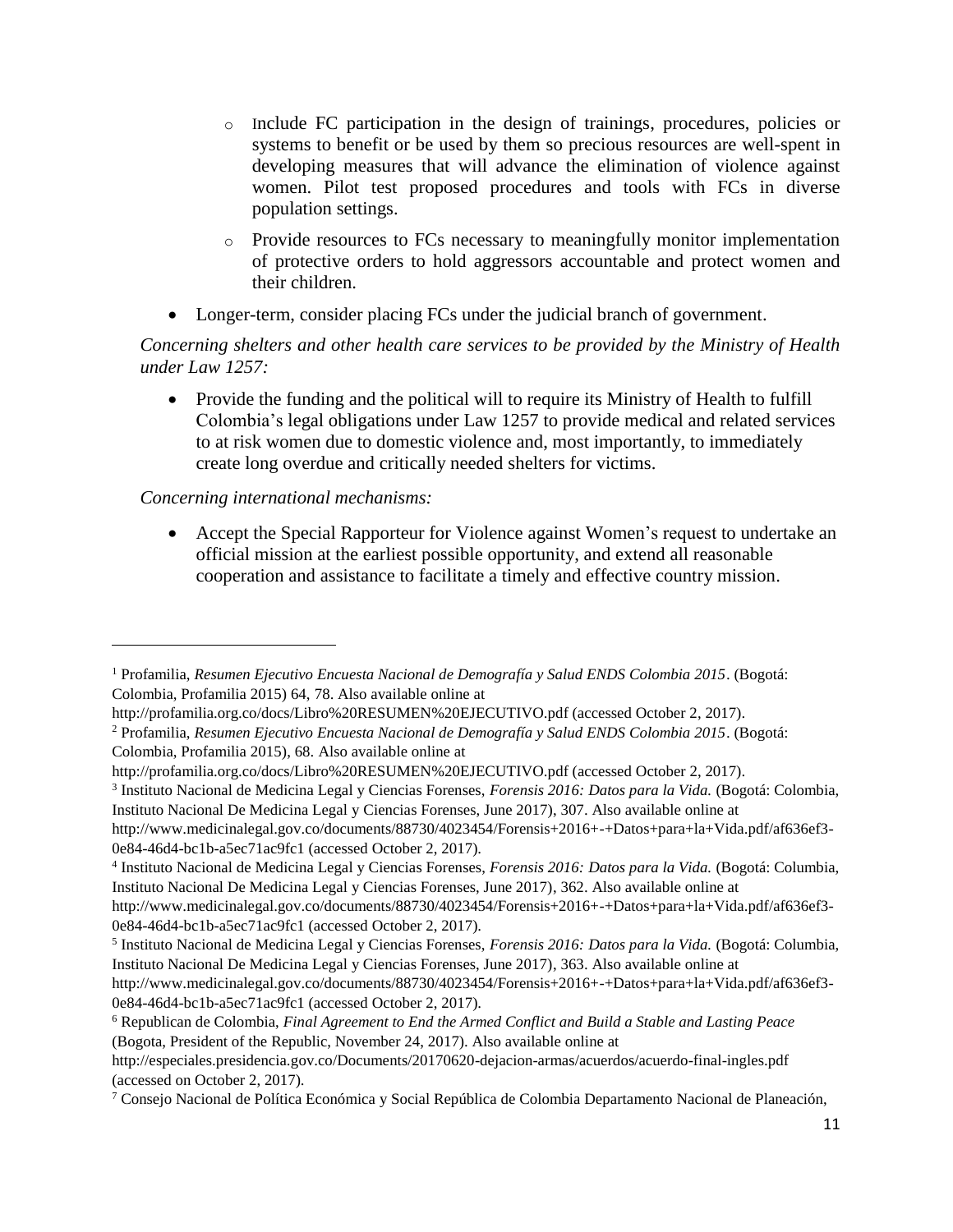CONPES 161 de 2013, *Equidad de Género para las Mujeres* (March 12, 2013). Also available online at http://oig.cepal.org/sites/default/files/colombia\_2013-2016.pdf (accessed on October 2, 2017).

<sup>8</sup> Policía Nacional de la Republica de Colombia, *Línea de atención a la mujer 155*, Junio 5, 2017, https://www.policia.gov.co/noticia/linea-atencion-mujer-155 (accessed on October 1, 2017).

<sup>9</sup> Ley 1761 de 2015 "'Por la Cual se Crea el Tipo Penal de Feminicidio como Delito Autónomo y se Dictan Otras Disposiciones' (Rosa Elvira Cely)", July 6, 2015. Also available online at

http://wp.presidencia.gov.co/sitios/normativa/leyes/Documents/LEY%201761%20DEL%2006%20DE%20JULIO% 20DE%202015.pdf (accessed October 1, 2017).

<sup>10</sup> United Nations Human Rights Office of the High Commissioner, "Standing Invitations," accessed Oct. 3, 2017, http://spinternet.ohchr.org/\_Layouts/SpecialProceduresInternet/StandingInvitations.aspx. ; United Nations Human Rights Office of the High Commissioner, "View Country Visits of Special Procedures of the Human Rights Council since 1998," accessed Oct. 3, 2017.

http://spinternet.ohchr.org/\_Layouts/SpecialProceduresInternet/ViewCountryVisits.aspx?Lang=en

<sup>11</sup> Manjoo, R. and McRaith, C., *Gender-Based Violence and Justice in Conflict and Post-Conflict Areas,* 44 Cornell International Law Journal 1, 11-32 (2011) Also available online at

http://www.lawschool.cornell.edu/research/ILJ/upload/Manjoo-McRaith-final.pdf (accessed on October 2, 2017); La Mattia, G., *Civil Conflict, Domestic Violence and Intra-Household Bargaining in Post-Genocide Rwanda.* 124 [Journal of Development Economics](https://econpapers.repec.org/article/eeedeveco/) issue C, 168-198(2017). Also available online at

http://www.sciencedirect.com/science/article/pii/S0304387816300591?via%3Dihub(accessed on October 2, 2017). <sup>12</sup> Friedemann-Sánchez, Greta and Grieve, Margaret, *Research on the Implementation of Colombia's Laws on Violence against Women: Comisarías de Familia, the Frontline Judicial Provider.* 2015-2017, Interview Data (from various interviews with Family Commissioners and others from a number of cities and towns throughout Colombia)

(referred to as "Interview Data"). Interview Data FCs.

<sup>13</sup> Consejería Presidencial Para la Equidad de la Mujer, Observatorio de Equidad de Género, *Avances de la tolerancia social e institucional de las violencias contras las mujeres en Colombia,* ("Summary Tolerance Survey"). Boletín P.7, 12 (Bogotá, March 2015). Also available online at

http://www.equidadmujer.gov.co/oag/Documents/oag\_boletin-19-marzo2015.pdf (accessed on October 2, 2017) See also Consejería Presidencial para La Equidad de las Mujeres, *Segunda medición sobre la tolerancia social e institucional de las violencias contra las Mujeres: Informe Final* ("Social and Institutional Tolerance of Violence against Women in Colombia Survey") (Bogotá, March 8. 2015) 14, 28 (Supported by ONU Mujeres, Embajada de Noriega, Cooperación Española, Humanas Colombia). Also available online at

http://www.equidadmujer.gov.co/ejes/Documents/Segunda-medicion-estudio-tolerancia-violencias-contramujeres.pdf (accessed on October 2, 2017).

<sup>14</sup> Interview Data CFs.

 $\overline{a}$ 

<sup>15</sup> Ley 294 de 1996 ("Ley 294"), Artículos 4,5, Diario Oficial No. 42.836, de 22 de Julio de 1996. Also available online at http://historico.equidadmujer.gov.co/Normativa/LeyesFavorables/Nacionales/Ley294-16jul1996.pdf (accessed on October 2, 2017).

<sup>16</sup> Ley 294, Artículo 6.

<sup>17</sup> Ley 1098 de 2006, Código de la Infancia y la Adolescencia ("Ley 1098"), Artículo 84, Diario Oficial No. 46.446 de 8 de noviembre de 2006. Available online at http://icbf.gov.co/cargues/avance/docs/ley\_1098\_2006.htm (accessed on October 2, 2017). Article 84 further provides that FC offices in cities with medium and high population density are to be staffed by a doctor. The requirement for a doctor is universally ignored. Instead, women are sent to Colombia's Instituto Nacional de Medicina Legal y Ciencias Forenses and, in its absence, to local hospitals.

<sup>18</sup> Constitución de la Republica de Colombia ("1991 Constitution"), Artículo 44 (1991); Ley 1257, Artículo 19. <sup>19</sup> Interview Data FCs.

<sup>20</sup> *Más de 2.000 mujeres agredidas buscaron refugio en hogares de paso,* El Tiempo. August 21. 2016. Also available online at

http://www.eltiempo.com/justicia/cortes/casas-de-refugio-para-mujeres-victimas-de-agresiones-52489 (accessed on October 3, 2017).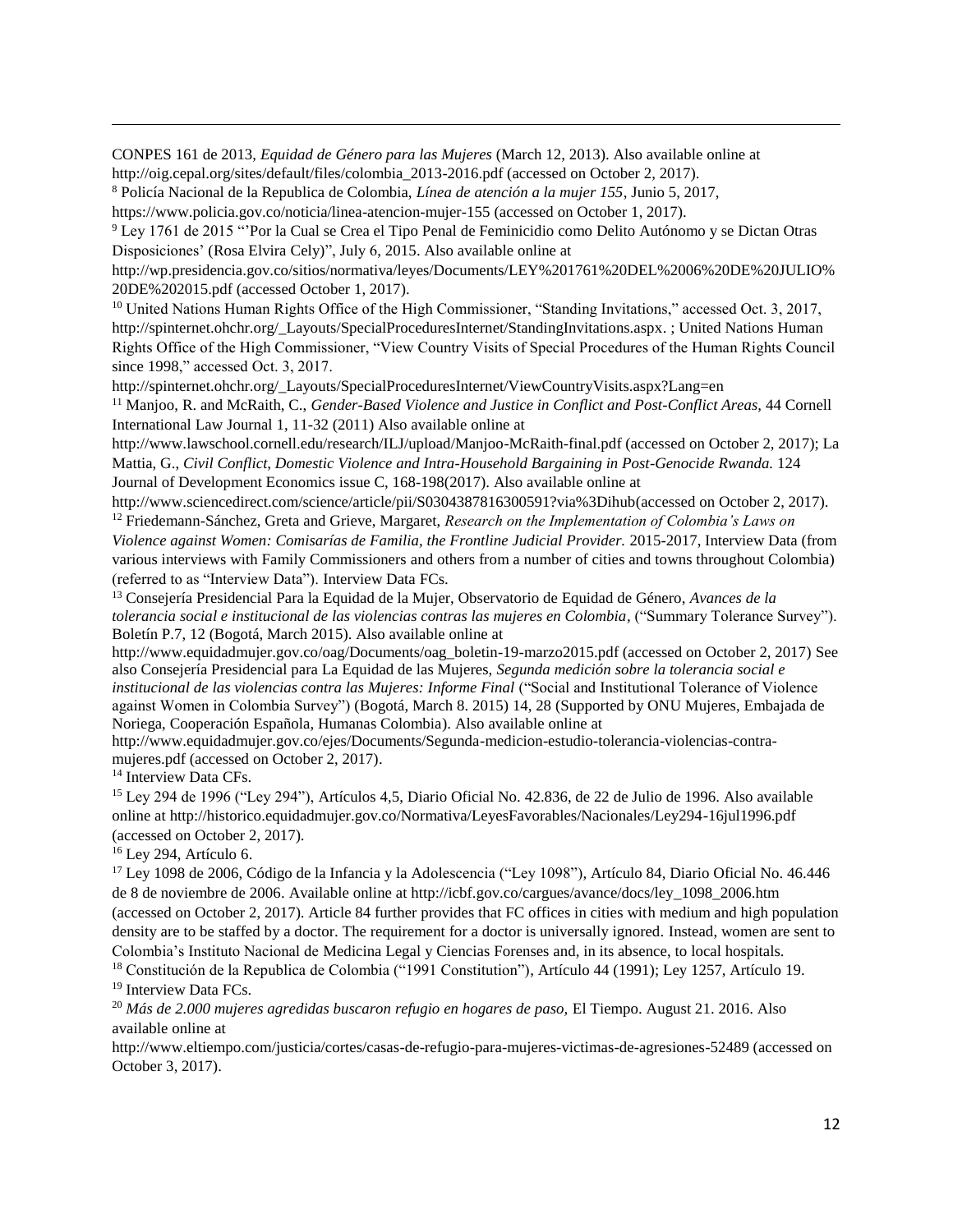<sup>21</sup> *Report of the Working Group on the Universal Periodic Review: Colombia* (July 4, 2013), U.N. Doc. A/HRC/24/6 ¶ 116.49. Develop a comprehensive plan of action to address violence against women on the basis of the repeated recommendations made by the United Nations and the Inter-American human rights system (Kyrgyzstan); ¶ 115.1. Implement the recommendations made by the United Nations Special Representative of the Secretary General on Sexual Violence in Conflict, during her visit to Colombia in May 2012 (Sweden); ¶ 115.3. Follow-up and implement effectively the recommendations of the Special Representative of the Secretary-General on Sexual Violence in Conflict (Austria); ¶ 117.6. Ensure the effective implementation of Order 092 of the Constitutional Court, which referred 183 cases of sexual violence agai0nst women to the Attorney-General's Office, the incorporation of Law 1257 on violence against women into the Criminal Code, and create an inter-institutional system for monitoring of the implementation of Security Council resolution 1325 (Ireland); ¶ 116.55. Elaborate and apply in an effective manner an exhaustive and interdisciplinary action plan to address violence against women (Spain); ¶ 116.57. Guarantee access to justice for victims of sexual violence by ensuring the effective implementation of laws on the protection of women (France); ¶ 117.5. In order to combat impunity, support the bill before Congress "to guarantee access to justice for victims of sexual violence, especially sexual violence in the context of armed conflict" (Finland); ¶ 116.54. Increase efforts in addressing violence against women, including a provision of access to justice and medical care for victims as well as their social reintegration, in particular, within the context of the armed conflict (Slovakia); ¶ 116.50. Continue to prioritize policies aimed at promoting the enjoyment of women's rights and prevention of sexual violence (South Africa); ¶ 116.51. Consider developing and implementing a comprehensive plan of action to further women's rights, including measures to combat violence against women (Indonesia); ¶ 116.42. Intensify efforts to guarantee gender equality and to empower women, including by developing its national policy on gender equality and by continuing the work currently underway in the Intersectoral Commission to Eradicate Violence against women and the Legal Commission on Equity for Women in Congress (Nigeria); ¶ 115.2. Develop and implement a comprehensive and interdisciplinary action plan aimed at combating violence against women, in consultation with victims and women organizations, and based on the recommendations made by the United Nations and the Inter-American human rights system (Belgium); ¶ 116.56. Continue to work constructively to implement the laws, decrees and resolutions that have been approved to combat violence against women and girls and to guarantee access to justice for victims of sexual violence (Canada); 116.53. Strengthen its efforts in the fight to eliminate violence against women and children (Senegal); 116.52. Step up efforts to prevent sexual violence against women and children and strengthen measures for the rehabilitation of boys and girls affected by armed conflicts (Paraguay). Also available online at https://www.upr-

 $\overline{a}$ 

info.org/sites/default/files/document/colombia/session\_16\_-\_april\_2013/ahrc246e.pdf (accessed October 1, 2017); *UPR Information 2013 Recommendations and Pledges Colombia and NGO Submission Matrix Colombia*. Also available online at https://www.upr-info.org/en/review/Colombia/Session-16---April-2013/Responses-to-Recommendations#top (accessed on October 2, 2017.

<sup>22</sup> *Report of the Working Group on the Universal Periodic Review: Colombia* (July 4, 2013), U.N. Doc. A/HRC/24/6 ¶ 115.1. Implement the recommendations made by the United Nations Special Representative of the Secretary General on Sexual Violence in Conflict, during her visit to Colombia in May 2012 (Sweden); ¶ 115.3. Follow-up and implement effectively the recommendations of the Special Representative of the Secretary-General on Sexual Violence in Conflict (Austria); ¶ 117.6. Ensure the effective implementation of Order 092 of the Constitutional Court, which referred 183 cases of sexual violence against women to the Attorney-General's Office, the incorporation of Law 1257 on violence against women into the Criminal Code, and create an inter-institutional system for monitoring of the implementation of Security Council resolution 1325 (Ireland). Also available online at https://www.upr-info.org/sites/default/files/document/colombia/session\_16\_-\_april\_2013/ahrc246e.pdf (accessed October 1, 2017).

<sup>23</sup> *Report of the Working Group on the Universal Periodic Review: Colombia* (July 4, 2013), U.N. Doc. A/HRC/24/6 ¶ 116.57. Guarantee access to justice for victims of sexual violence by ensuring the effective implementation of laws on the protection of women (France) ;¶ 117.5. In order to combat impunity, support the bill before Congress "to guarantee access to justice for victims of sexual violence, especially sexual violence in the context of armed conflict" (Finland)'. Also available online at https://www.upr-

info.org/sites/default/files/document/colombia/session\_16\_-\_april\_2013/ahrc246e.pdf (accessed October 1, 2017).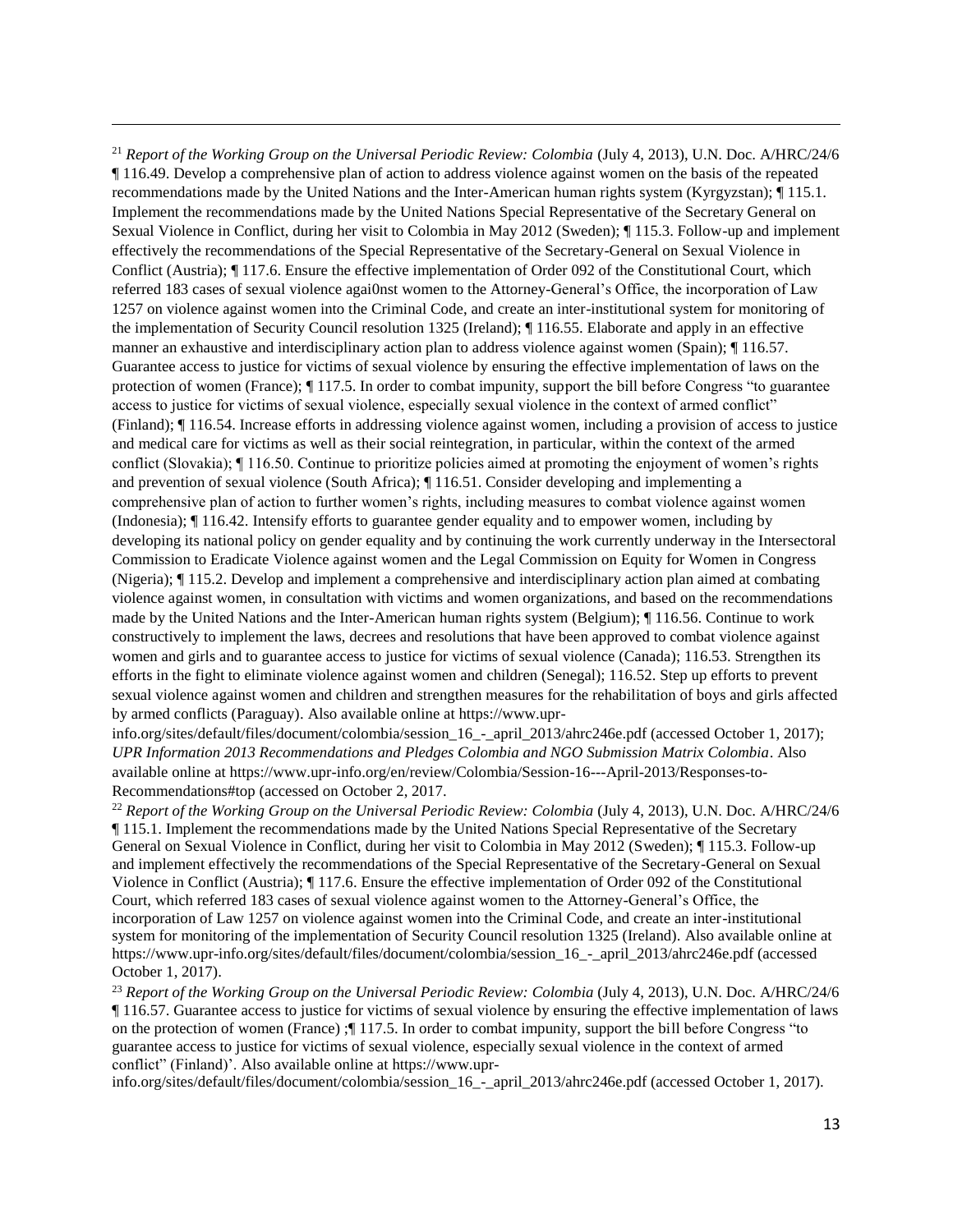<sup>24</sup> Report of the Working Group on the Universal Periodic Review: Colombia (July 4, 2013), U.N. Doc. A/HRC/24/6 ¶116.50. Continue to prioritize policies aimed at promoting the enjoyment of women's rights and prevention of sexual violence (South Africa); ¶116.56. Continue to work constructively to implement the laws, decrees and resolutions that have been approved to combat violence against women and girls and to guarantee access to justice for victims of sexual violence (Canada); ¶116.52. Step up efforts to prevent sexual violence against women and children and strengthen measures for the rehabilitation of boys and girls affected by armed conflicts (Paraguay); ¶ 116.52. Step up efforts to prevent sexual violence against women and children and strengthen measures for the rehabilitation of boys and girls affected by armed conflicts (Paraguay) Also available online at https://www.uprinfo.org/sites/default/files/document/colombia/session\_16\_-\_april\_2013/ahrc246e.pdf (accessed October 1, 2017). <sup>25</sup> *Report of the Working Group on the Universal Periodic Review: Colombia* (July 4, 2013), U.N. Doc. A/HRC/24/6

 $\overline{a}$ 

¶ 116.49. Develop a comprehensive plan of action to address violence against women on the basis of the repeated recommendations made by the United Nations and the Inter-American human rights system (Kyrgyzstan); ¶116.55. Elaborate and apply in an effective manner an exhaustive and interdisciplinary action plan to address violence against women (Spain); ¶116.51. Consider developing and implementing a comprehensive plan of action to further women's rights, including measures to combat violence against women (Indonesia); ¶116.42. Intensify efforts to guarantee gender equality and to empower women, including by developing its national policy on gender equality and by continuing the work currently underway in the Intersectoral Commission to Eradicate Violence against women and the Legal Commission on Equity for Women in Congress (Nigeria); ¶ 115.2. Develop and implement a comprehensive and interdisciplinary action plan aimed at combating violence against women, in consultation with victims and women organizations, and based on the recommendations made by the United Nations and the Inter-American human rights system (Belgium);  $\parallel$  116.53. Strengthen its efforts in the fight to eliminate violence against women and children (Senegal) Also available online at https://www.upr-

info.org/sites/default/files/document/colombia/session\_16\_-\_april\_2013/ahrc246e.pdf (accessed October 1, 2017). <sup>26</sup> *Report of the Working Group on the Universal Periodic Review: Colombia* (July 4, 2013), U.N. Doc. A/HRC/24/6 ¶116.39. Invite the Special Rapporteur on violence against women, and develop, in consultation with civil society, a comprehensive plan of action to address sexual violence (Hungary); ¶ 116.38. Extend an invitation to the Special Rapporteur on violence against women, its causes and consequences (Brazil). Also available online at https://www.upr-info.org/sites/default/files/document/colombia/session\_16\_-\_april\_2013/ahrc246e.pdf (accessed October 1, 2017).

<sup>27</sup>1991 Constitution, Articulo 42 (1991) "Cualquier forma de violencia en la familia se considera destructiva de su armonía y unidad, y será sancionada conforme a la ley".

<sup>28</sup> 1991 Constitution, Articulo 93 "Los tratados y convenios internacionales ratificados por el Congreso, que reconocen los derechos humanos y que prohíben su limitación en los estados de excepción, prevalecen en el orden interno."

<sup>29</sup> Organization of American States, Convención Interamericana para Prevenir, Sancionar y Erradicar La Violencia Contra la Mujer (Brazil, June 9. 1994) enacted into national domestic law by Ley 248 de 1995, Diario Oficial No. 42.171, de 29 de diciembre de 1995. Also available online at

http://www.meta.gov.co/web/sites/default/files/adjuntos/Ley\_248\_de\_1995%20VIOLENCIA%20CONTRA%20LA %20MUJER.pdf (accessed on October 2, 2017).

<sup>30</sup> Ley 51 de 1981 approving the Convención sobre la eliminación de todas las formas de discriminación contra la mujer adoptada por la Asamblea General; de las Naciones Unidas el 18 de diciembre de 1979 y firmado en Copenhague el 17 de julio de 1980, Diario Oficial No. 35794, de julio de 1981. Available online at

http://www.alcaldiabogota.gov.co/sisjur/normas/Norma1.jsp?i=14153 (accessed on October 3, 2017); Ley 984 de 2005 approving the 1999 Protocolo Facultativo de la Convención sobre la Eliminación de todas las Forma de Discriminación contra la Mujer, Diario Oficial 46002 de agosto 16 de 2005 available at

http://www.alcaldiabogota.gov.co/sisjur/normas/Norma1.jsp?i=17319 (accessed on October 2, 2017). <sup>31</sup> Ley 294, Artículos 4, 5, 6.

<sup>32</sup> Ley 575 de 2000 ("Ley 575"), Diario Oficial No 43.889, de 11 de febrero de 2000. Also available online at http://www.acnur.org/fileadmin/scripts/doc.php?file=fileadmin/Documentos/BDL/2008/6494 (accessed on October 2, 2017).

<sup>33</sup> Decreto Ley 2737 de 1989, Código del Menor, Artículo 29. Also available online at http://www.alcaldiabogota.gov.co/sisjur/normas/Norma1.jsp?j=4829 (accessed on October 2, 2017); Ley 1098 de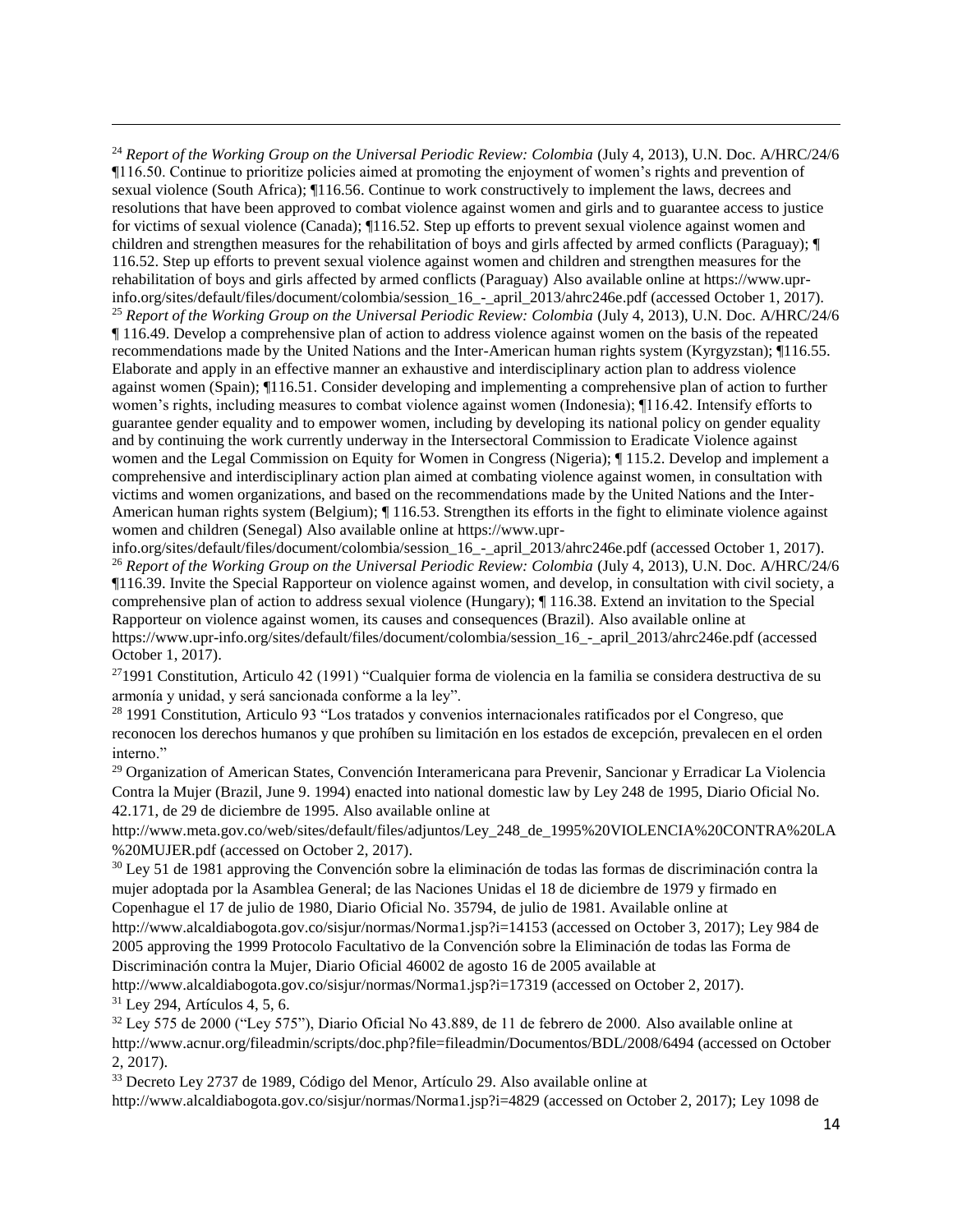2006, Código de la Infancia y la Adolescencia ("Ley 1098"), Artículo 83, Diario Oficial No. 46.446 de 8 de noviembre de 2006. Also available online at http://icbf.gov.co/cargues/avance/docs/ley\_1098\_2006.htm (accessed on October 2, 2017).

<sup>34</sup> Ley 294, Articulo 6: Interview Data, Prosecutors and CFs.

<sup>35</sup> Ley 1257 de 2008 ("Ley 1257"), Diario Oficial 47193 de diciembre 4 de 2008. Also available online at http://www.alcaldiabogota.gov.co/sisjur/normas/Normal.jsp?j=340454 (accessed on October 2, 2017). <sup>36</sup> Decreto 4463 de 2011, Diario Oficial de 48264 del 25 de noviembre de 2011 (Labor Ministry). Also available online at http://www.alcaldiabogota.gov.co/sisjur/normas/Norma1.jsp?!=4480540 (accessed on October 2, 2017); Decreto 4796 de 2011, Diario Oficial 48289 de diciembre 20 de 2011 (Ministry of Health). Also available online at http://www.alcaldiabogota.gov.co/sisjur/normas/Norma1.jsp?=4507940 (accessed on October 2, 2017); Decreto 4798 de 2011, Diario Oficial 48289 del 20 de diciembre de 2011 (Ministry of Education). Also available online at http://www.alcaldiabogota.gov.co/sisjur/normas/Norma1.jsp?i=45066#0 (accessed on October 2, 2017); Decreto 4799 de 2011, Diario Oficial 48289 de diciembre 20 de 2011 (Ministry of Justice). Also available online at http://www.alcaldiabogota.gov.co/sisjur/normas/Norma1.jsp?i=45077#0 (accessed on October 2, 2017); and Decreto 2734 de 2012, Diario Oficial 48857 de diciembre 28 de 2012 (Ministry of Health). Also available online at http://www.alcaldiabogota.gov.co/sisjur/normas/Norma1.jsp?i=51083#0 (accessed on October 2, 2017). <sup>37</sup> See, e.g., Ley 1542 de 2012, Diario Oficial 48482 de 5 de Julio de 2012. Also available online at http://www.alcaldiabogota.gov.co/sisjur/normas/Norma1.jsp?i=48239 (accessed on October 2, 2017). <sup>38</sup> Summary Tolerance Survey. 7, 17; Social and Institutional Tolerance of Violence against Women in Colombia

Survey. 14, 28. <sup>38</sup> Social and Institutional Tolerance of Violence against Women in Colombia Survey. 28, 29.

<sup>39</sup> Summary Tolerance Survey. 13.

<sup>40</sup> Summary Tolerance Survey. 13.

<sup>41</sup> Ley 294; Ley 575; Ley 1257; Decreto 4799; Decreto 2734.

<sup>42</sup> Ley 575.

 $\overline{a}$ 

<sup>43</sup> United Nations Department of Economic and Social Affairs, Division for the Advancement of Women, *Handbook for Legislation on Violence Against Women* (2010) U.N. Doc. ST/ESA/329. Also available online at http://www.un.org/womenwatch/daw/vaw/handbook/Handbook%20for%20legislation%20on%20violence%20again st%20women.pdf (accessed on October 3, 2017); United Nations Department of Economic and Social Affairs, Division for the Advancement of Women, Now Part of UN Women, *Supplement to the Handbook for Legislation on Violence against Women "Harmful Practices" Against Women* (2011) U.N. Doc. ST/ESA/329. Also available online at http://www.un.org/womenwatch/daw/vaw/handbook/Supplement-to-Handbook-English.pdf (accessed on October 3, 2017). For example, Law 297 provides due process rights exist for the accused and the victim, decisions must be supported by factual evidence, civil law standards of proof must be satisfied, and administrative judicial decisions must be sufficiently documented to demonstrate appropriate application of the law and facts to a woman's circumstances. Ley 294, Artículos 11, 12, 13, 15, 16, 18.

<sup>44</sup> Ley 294, Articulo 18.

<sup>45</sup> Ley 1098, Articulo 86; Ley 640 de 2001 ("Ley 640"), Artículos 31, 32. Diario Oficial No.44303 del 24 de enero de 2001. Also available online at http://www.alcaldiabogota.gov.co/sisjur/normas/Norma1.jsp?i=6059 (accessed on October 2, 2017); Ley de Deporte; Interview Data CFs, CF Interdisciplinary Teams.

<sup>46</sup> Ley 1098, Artículos 40-50.

 $47$  Ley 640.

<sup>48</sup> Ley 1098, Articulo 109: Interview Data CFs.

<sup>49</sup> Ley 1098, Articulo 109: Interview Data CFs.

<sup>50</sup> Ley 1098, Articulos 86, 106; Interview Data CFs, CF Interdisciplinary Teams.

<sup>51</sup> Ley 1098, Articulo 109; Interview Data CFs.

<sup>52</sup> Ley 1620 de 2013, Artículo 31(4) (Violencia Escolar) Diario Oficial No.48733, de 15 de marzo 2013. Also available online at http://www.alcaldiabogota.gov.co/sisjur/normas/Norma1.jsp?i=52287 (accessed on October 3, 2017); Interview Data CFs.

<sup>53</sup> Ley 1098, Articulo 98; Interview Data CFs, Interdisciplinary Teams, FCs in Bogota or Medellin and other locations where there are Family Defenders do not also have to assume Family Defender responsibilities.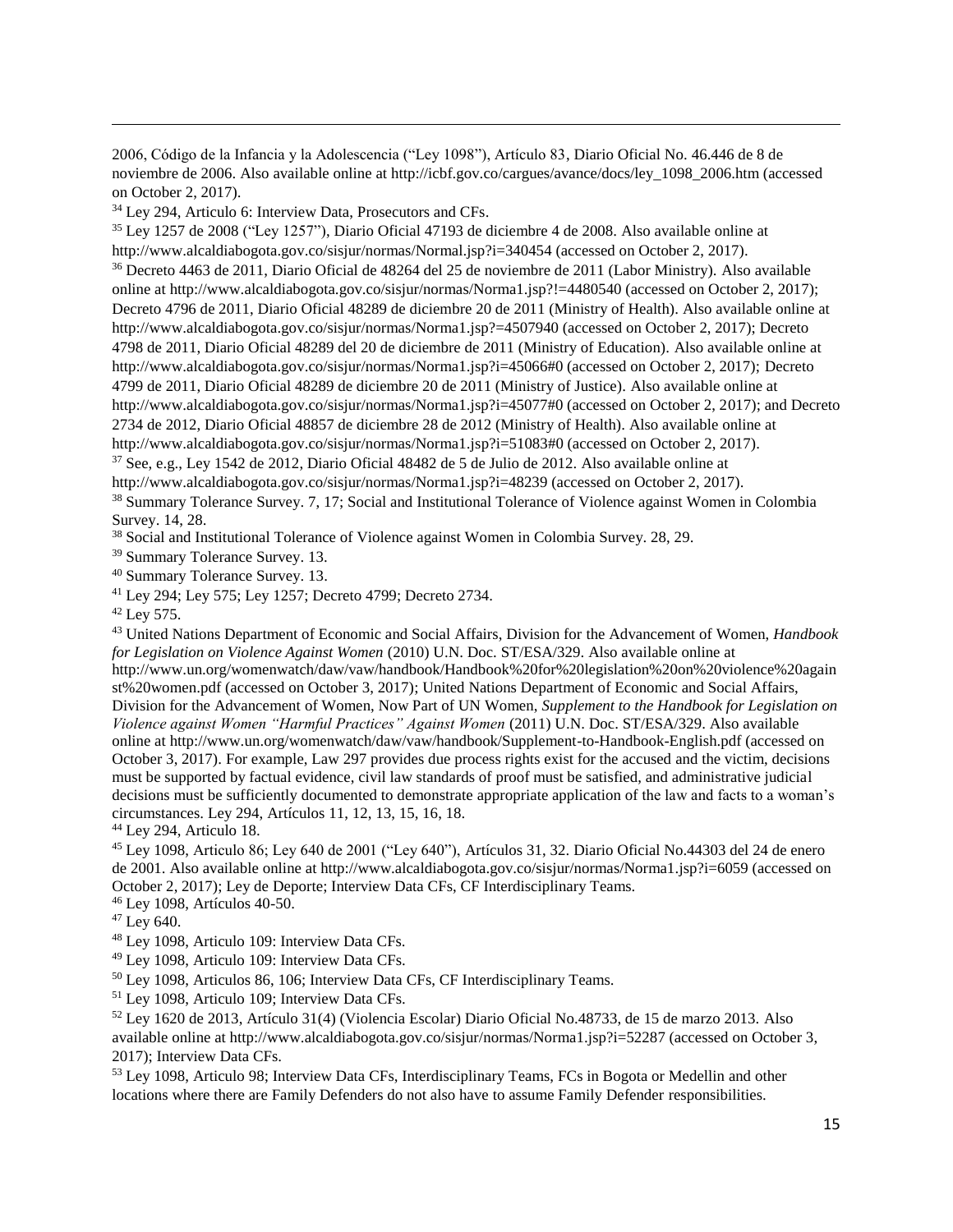<sup>54</sup> Ley 1098, Articulo 83. <sup>55</sup> DNP Study. 135.136. <sup>56</sup> Decreto 4840. Sets the following population size requirements related to creation of FC offices.

| <b>Municipality Size</b>                                                                                              | <b>Minimum Required Number of FCs</b>                                                                                      |
|-----------------------------------------------------------------------------------------------------------------------|----------------------------------------------------------------------------------------------------------------------------|
| Towns with 500,001 or more inhabitants (called                                                                        | At least 1 FC for every 250,000 inhabitants or fraction                                                                    |
| special category and considered "large")                                                                              | thereof greater than $100,000$ inhabitants                                                                                 |
| Towns with 100,001 to 500,000 inhabitants (called<br>1 <sup>st</sup> category and considered "large")                 | At least 1 FC for every 150,000 inhabit-ants or fraction<br>thereof greater than 100,000 inhabitants                       |
| Towns with between 50,001-100,000 inhabitants<br>(called 2 <sup>nd</sup> category and considered "medium"<br>size)    | At least 1 FC                                                                                                              |
| Towns of up to 50,000 inhabitants (comprises<br>$3rd$ , $4th$ , $5th$ and $6th$ categories and considered<br>"small") | At least 1 FC, with the smallest towns able to band together<br>and enter into an agreement to hire 1 CF to serve them all |

<sup>57</sup> Interview Data FCs.

 $\overline{a}$ 

<sup>58</sup> Interview Data FCs, Interdisciplinary Teams, Municipal Officials Responsible for FC Management. Below chart identifies characteristics associated with different populations served by FCs, in particular those created by the conflict: displaced persons, demobilized paramilitares, ex-guerilla combatants, BACRIM, some other low level drug dealers, etc.

| <b>Population Characteristics</b> | <b>Relevance to Domestic Violence Protective Orders</b>                   |
|-----------------------------------|---------------------------------------------------------------------------|
| <b>Displaced Persons</b>          | Higher levels of domestic violence and child abuse; more demand for FC    |
|                                   | protective orders and reestablishment of children's rights, complex cases |
|                                   | where minors are simultaneously victims and perpetrators of sexual        |
|                                   | violence.                                                                 |
|                                   |                                                                           |
| <b>Demobilized Paramilitares</b>  | Same plus high levels of domestic violence, intensity of physical         |
|                                   | violence greater, machetes &switchblades, prevalence of death threats,    |
|                                   | holding women as prisoners under lock and key, and threats to take        |
|                                   | children.                                                                 |
|                                   |                                                                           |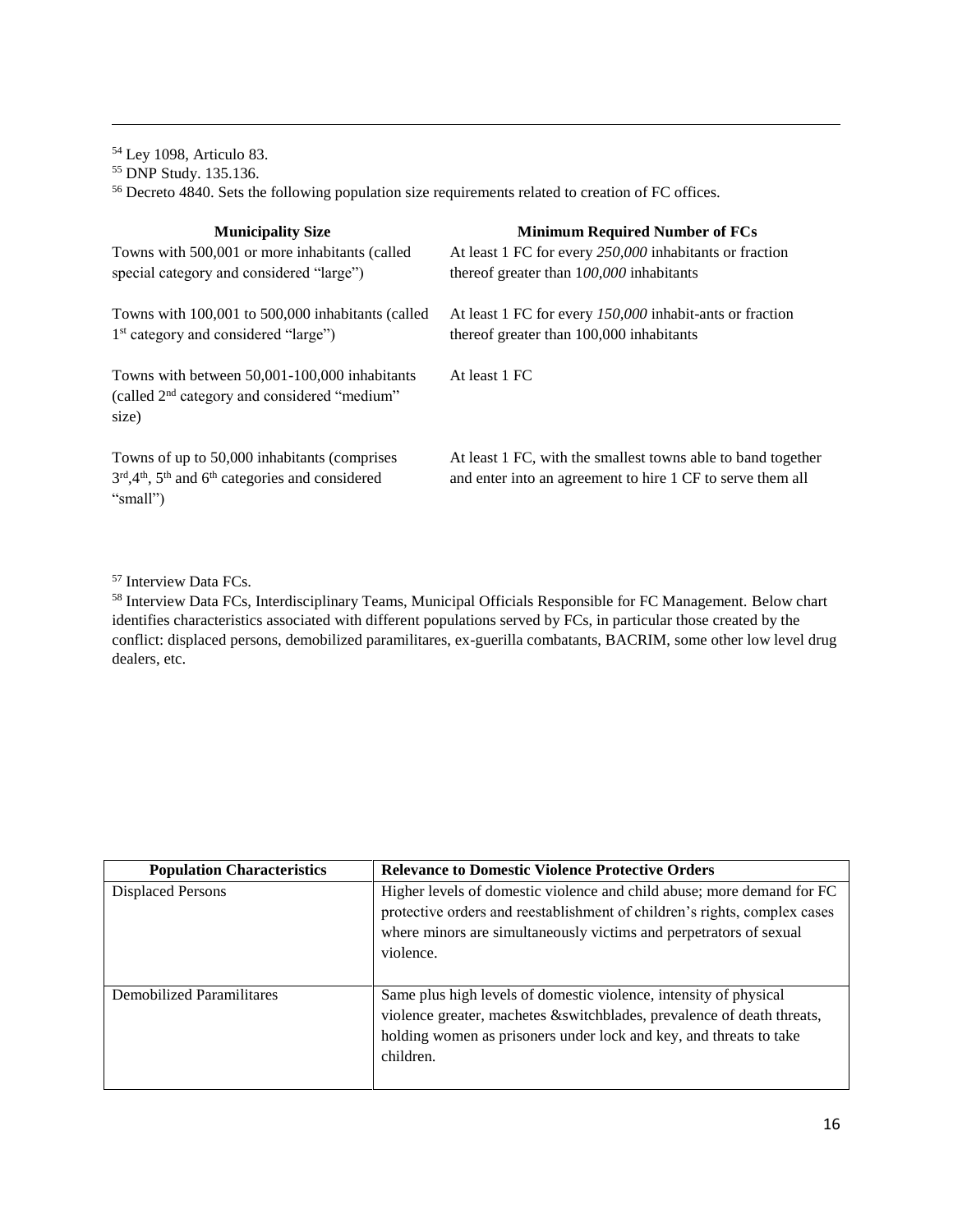| Ex guerilla combatants who have made<br>their way to cities | Same, intensity of physical violence greater, machetes & switchblades.      |
|-------------------------------------------------------------|-----------------------------------------------------------------------------|
|                                                             |                                                                             |
| Older parents, particularly mothers who                     | Violence from children, particularly male sons who are economically         |
| own an asset such as an apartment or                        | inactive and seek to control parent's assets.                               |
| house or who receive a pension                              |                                                                             |
| Returning low-level drug traffickers                        | Higher levels of domestic violence, against partners, children, parents     |
| who have been working or imprisoned                         | and siblings, particularly when money sent home for retirement post         |
| overseas and who return to their original                   | travel or incarceration seems to have been spent for purposes other than    |
| homes                                                       | the intended ones.                                                          |
|                                                             |                                                                             |
| Partners of members of Bandas                               | Higher levels of domestic violence and child abuse, drug use and            |
| Criminales (BACRIM) that engage in                          | trafficking cut across the violence context systematically. FCs have told   |
| drug & illegal arms trafficking                             | us that this group does not, in their opinions, experience a lesser degree  |
|                                                             | of domestic violence, but given the magnitude of crimes that female         |
|                                                             | partners of gang members witness that go unpunished, they have little       |
|                                                             | faith in a protective order issued by the judicial system; gangs also       |
|                                                             | provide alternative "justice" systems. FC security may be at risk when      |
|                                                             |                                                                             |
|                                                             | issuing protective orders.                                                  |
| Higher income, more educated                                | There may be fewer cases of domestic violence. While there may be           |
| populations                                                 | physical violence, often the violence is psychological and economic.        |
|                                                             | These matters are less numerous, but more time-consuming because            |
|                                                             |                                                                             |
|                                                             | parties frequently are represented and use every possible procedural        |
|                                                             | tactic to avoid a judgment.                                                 |
| Rural populations with low levels of                        | Violence is so normalized that it is often not reported, but when it is     |
| education                                                   | considerable time must be spent with the women to explain the structure     |
|                                                             | of the law, her fundamental rights, what an order of protection is, and     |
|                                                             |                                                                             |
|                                                             | what it can and cannot do.                                                  |
| Rural populations with low levels of                        | FARC provided alternative "justice" for domestic violence where it          |
| education located in terrains where                         | deemed appropriate. Population not only has the problems above of a         |
| access is difficult, distances are long                     | rural population, but also is unfamiliar with the concept of state          |
| and territory has been FARC controlled                      | institutionality. Distances are quite long, police presence limited, making |
| or surrounded by FARC                                       | ongoing police support for an order of protection impossible.               |

<sup>59</sup> Interview Data FCs and Municipal Officials in Bogota responsible for management of CFs.

<sup>60</sup> Interview Data FCs.

 $\overline{a}$ 

<sup>61</sup> Ley 575, Artículo 30 ; Decreto de 2005**,** Diario Oficial No. 45866 de 19 de marzo de 2005. Also available online at http://www.alcaldiabogota.gov.co/sisjur/normas/Norma1.jsp?i=16127 (accessed October 3, 2017)/

https://www.procuraduria.gov.co/portal/media/file/portal\_doc\_interes//69\_Informe%20Comisarias%20Flia.pdf (accessed October 1, 2017). Procuraduría General de la Nación, *Comisarías de la Familia, Línea de Base Nacional* Revista Procurando la Equidad 7 (2012). Also available online at

<sup>62</sup> Procuraduría General de la Nación, *Comisarías de la Familia, Línea de Base Nacional* Revista Procurando la Equidad 6 (2011). Also available online at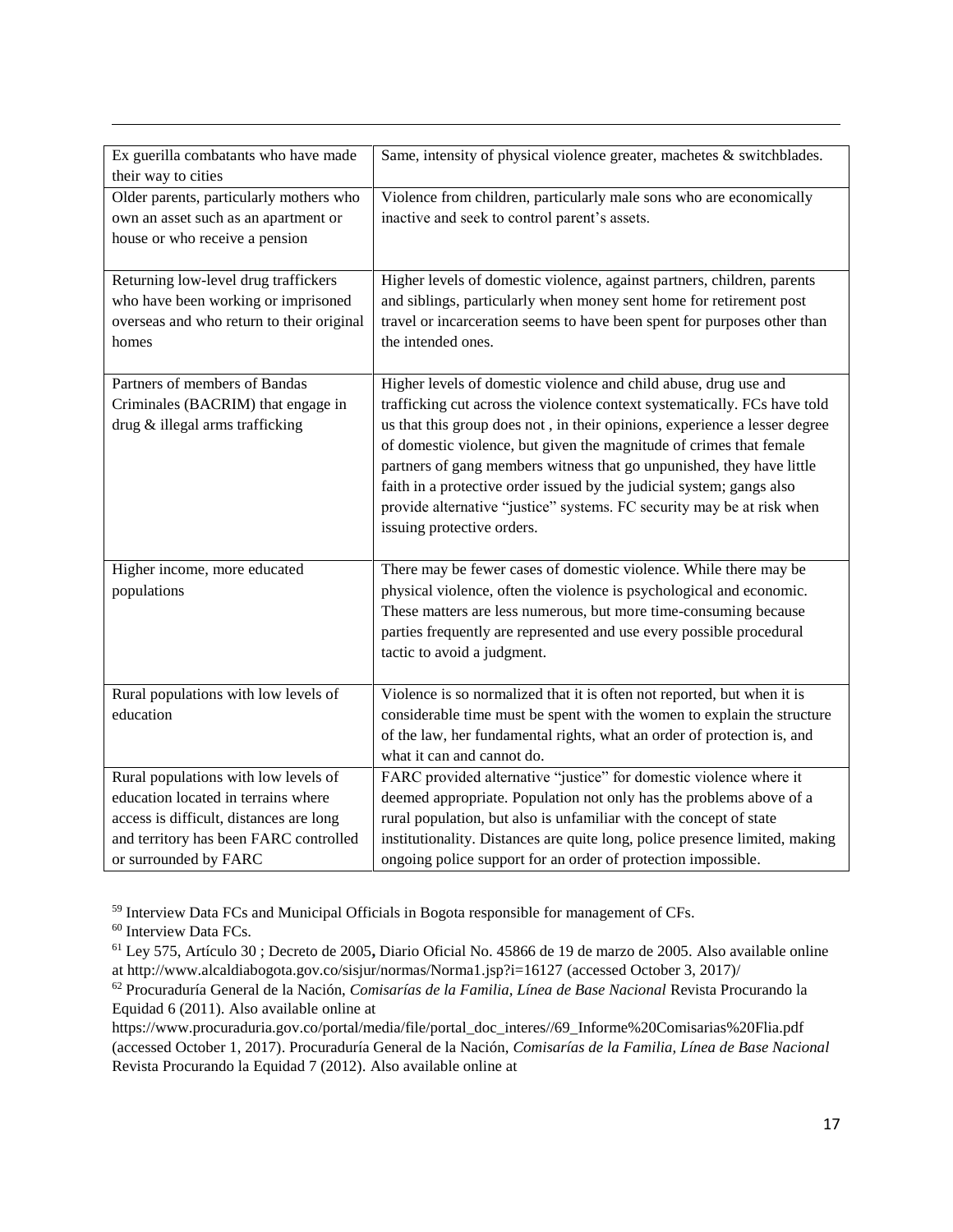https://www.procuraduria.gov.co/portal/media/file/PROCURANDO7\_WEB%20final%20nov%2023(1).pdf (accessed October 3, 2017).

<sup>63</sup> Interview Data FCs.

 $\overline{a}$ 

<sup>64</sup> Interview Data FCs.

<sup>65</sup> Interview Data Prosecutors.

<sup>66</sup> Ley 294, Artículo 11.

<sup>67</sup> Interview Data FCs.

<sup>68</sup> Ley 1098; Interview Data FCs.

<sup>69</sup> Ley 294, Artículo 12.

<sup>70</sup> Interview Data FCs Medellin.

<sup>71</sup> Interview Data FCs Bogotá.

<sup>72</sup> Ley 1098, Artículo 86.

<sup>73</sup> Interview Data FCs.

<sup>74</sup> Interview Data FCs.

<sup>75</sup> See footnote 24.

<sup>76</sup> See footnote 24.

<sup>77</sup> DNP Study, 117.

<sup>78</sup> Interview Data, Municipal Officials in Bogota and Medellin.

<sup>79</sup> Interview Data FCs outside of Bogota and Medellin.

<sup>80</sup> Interview Data FCs in Bogota and Medellin.

<sup>81</sup> Interview Data FCs.

<sup>82</sup> Interview Data FC, Medellin 2016.

<sup>83</sup> Procuraduría General de la Nación, *Comisarías de la Familia, Línea de Base Nacional* Revista Procurando la Equidad 6 (2011). Also available online at

https://www.procuraduria.gov.co/portal/media/file/portal\_doc\_interes//69\_Informe%20Comisarias%20Flia.pdf (accessed October 1, 2017). Procuraduría General de la Nación, *Comisarías de la Familia, Línea de Base Nacional* Revista Procurando la Equidad 7 (2012). Also available online at

https://www.procuraduria.gov.co/portal/media/file/PROCURANDO7\_WEB%20final%20nov%2023(1).pdf (accessed October 3, 2017).

84 Interview Data FCs.

85 Interview Data FCs.

<sup>86</sup> El Nuevo Siglo, "*Insisten en mejor pago a defensores de familia"* May 20, 2017. Also available online at http://www.elnuevosiglo.com.co/articulos/05-2017-insisten-en-pedir-mejorar-pago-a-defensores-de-familia (accessed September 30, 2017).

<sup>87</sup> UN Committee on the Elimination of Discrimination Against Women (CEDAW), *Concluding observations on the combined 7th and 8th periodic reports of Colombia*, 29 October 2013, CEDAW/C/COL/CO/7-8. Also available online at: http://www.refworld.org/docid/52f384a44.html (accessed 18 September 2017).

<sup>88</sup> Ley 1257, Artículo 19.

<sup>89</sup> Ley 1257, Artículo 19.

<sup>90</sup> Ley 1257, Artículo 19.

<sup>91</sup> *Más de 2.000 mujeres agredidas buscaron refugio en hogares de paso,* El Tiempo. August 21. 2016. Also available online at

http://www.eltiempo.com/justicia/cortes/casas-de-refugio-para-mujeres-victimas-de-agresiones-52489 (accessed on October 3, 2017).

<sup>92</sup> Special Rapporteur for Violence Against Women, *Report of the Special Rapporteur for Violence Against Women, it causes and consequence.* U.N. Doc. A/HRC/35/30 (June 30, 2017). Also available online at

http://www.ohchr.org/EN/Issues/Women/SRWomen/Pages/SheltersProtectionOrders.aspx (accessed on October 3, 2017).

<sup>93</sup> Interview Data FCs, FC Medellin 2017.

<sup>94</sup> Interview Data FCs.